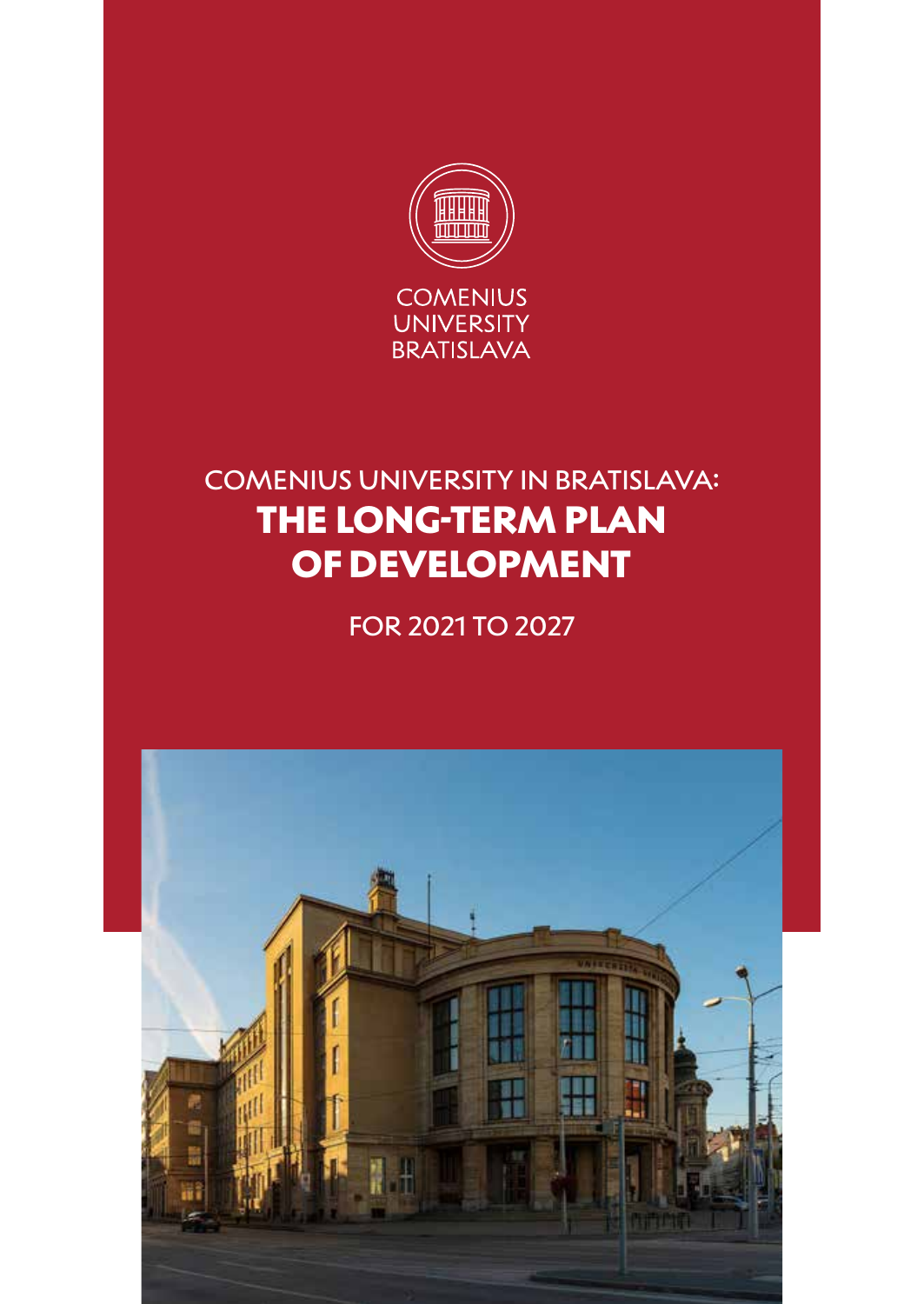

The Long-term Plan of Development for 2021 to 2027 was approved by the Academic Senate of the Comenius University in Bratislava on 5th May 2021.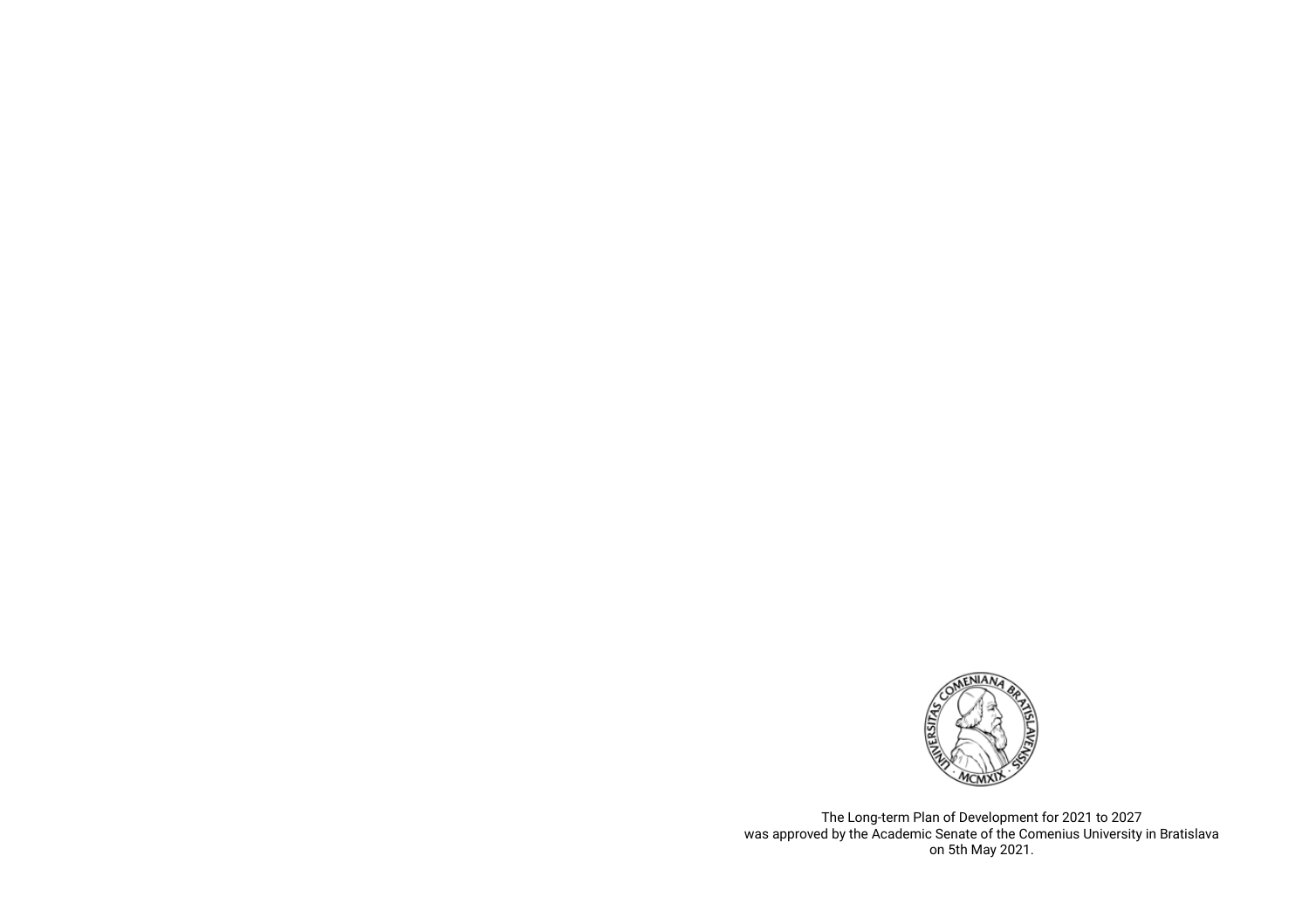# **OBSAH**

| <b>INTRODUCTION</b><br><b>MISSION STATEMENT</b><br><b>VISION</b><br><b>STRATEGIC GOALS</b> |                                                                                                                                                                                                 |                |  |  |
|--------------------------------------------------------------------------------------------|-------------------------------------------------------------------------------------------------------------------------------------------------------------------------------------------------|----------------|--|--|
| 1.                                                                                         | <b>STRATEGIC GOALS IN EDUCATION</b>                                                                                                                                                             | 13             |  |  |
| 1.1                                                                                        | A prestigious university                                                                                                                                                                        | 13             |  |  |
| 1.1.1<br>1.1.2<br>1.1.3                                                                    | Assuming responsibility for the high quality of provided education<br>Offering a broad selection of study programmes<br>Offering education closely connected with teachers' research activities | 13<br>14<br>16 |  |  |
| 1.1.4                                                                                      | and the demands of society<br>Systematically raising the quality of doctoral studies                                                                                                            | 17             |  |  |
| 1.1.5                                                                                      | Training high-quality graduates who are in demand                                                                                                                                               | 18             |  |  |
| 1.1.6                                                                                      | Providing a sufficient number of professionally qualified teachers                                                                                                                              | 19             |  |  |
| 1.1.7                                                                                      | Taking a proactive approach to the promotion of studies                                                                                                                                         | 20             |  |  |
| 1.1.8                                                                                      | Offering lifelong learning opportunities                                                                                                                                                        | 21             |  |  |
| 1.2                                                                                        | A student-oriented university                                                                                                                                                                   | 23             |  |  |
| 1.2.1                                                                                      | Ensuring the effective participation of students in education and<br>UNIVERsity leadership                                                                                                      | 23             |  |  |
| 1.2.2                                                                                      | Constantly improving the quality of its activities concerning<br>the needs of students                                                                                                          | 24             |  |  |
| 1.2.3                                                                                      | Developing contacts with graduates                                                                                                                                                              | 25             |  |  |
| 1.2.4                                                                                      | Developing care for students with special needs                                                                                                                                                 | 26             |  |  |
| 1.2.5                                                                                      | Systematically improving the material and technical equipment for education                                                                                                                     | 27             |  |  |
| 1.2.6                                                                                      | Improving the quality of students' dormitories and cultural and sports activities                                                                                                               | 28             |  |  |
| 1.3                                                                                        | A university of international importance                                                                                                                                                        | 29             |  |  |
| 1.3.1                                                                                      | Targeting the internationalization of studies                                                                                                                                                   | 29             |  |  |
| 1.3.2                                                                                      | Increasing the number of international students                                                                                                                                                 | 30             |  |  |
| 1.3.3                                                                                      | Increasing the involvement of students and staff in international                                                                                                                               |                |  |  |
|                                                                                            | academic mobility programmes                                                                                                                                                                    | 31             |  |  |
| <b>STRATEGIC RESEARCH OBJECTIVES</b><br>32<br>$\mathbf{2}$                                 |                                                                                                                                                                                                 |                |  |  |
| 2.1                                                                                        | A place of independent and creative research                                                                                                                                                    | 32             |  |  |
| 2.1.1                                                                                      | Being responsible for the high quality of scientific research                                                                                                                                   | 32             |  |  |
| 2.1.2                                                                                      | Freely choosing research objectives                                                                                                                                                             | 33             |  |  |
| 2.1.3                                                                                      | Creating optimal conditions for basic, applied, and multidisciplinary research                                                                                                                  | 34             |  |  |
| 2.1.4                                                                                      | Developing and maximizing the use of creative human potential                                                                                                                                   | 36             |  |  |
| 2.2                                                                                        | A place of excellence in science and research                                                                                                                                                   | 37             |  |  |
| 2.2.1                                                                                      | Promoting excellence in creative activity                                                                                                                                                       | 37             |  |  |
| 2.2.2                                                                                      | Supporting collaboration with other leading research institutes                                                                                                                                 | 38             |  |  |
| 2.2.3                                                                                      | Supporting innovation                                                                                                                                                                           | 38             |  |  |
| 2.2.4                                                                                      | Supporting international research and collaboration                                                                                                                                             | 39             |  |  |

|                                                           | 2.3                                                                        | A coordinator of knowledge transfer into practice                                                                                                                                                                                                                                                                                                                        | 40                         |  |  |
|-----------------------------------------------------------|----------------------------------------------------------------------------|--------------------------------------------------------------------------------------------------------------------------------------------------------------------------------------------------------------------------------------------------------------------------------------------------------------------------------------------------------------------------|----------------------------|--|--|
|                                                           | 2.3.1<br>2.3.2<br>2.3.3<br>2.3.4                                           | Transferring acquired knowledge to students<br>Supporting the transfer of knowledge into social practice<br>Presenting the results of creative activity to the wider public<br>Creating partnerships                                                                                                                                                                     | 40<br>40<br>41<br>42       |  |  |
|                                                           | STRATEGIC OBJECTIVES IN THE AREAS OF GOVERNANCE, HUMAN RESOURCES, AND<br>3 |                                                                                                                                                                                                                                                                                                                                                                          |                            |  |  |
|                                                           |                                                                            | <b>INFRASTRUCTURE</b>                                                                                                                                                                                                                                                                                                                                                    | 43                         |  |  |
|                                                           | 3.1                                                                        | A well-managed university                                                                                                                                                                                                                                                                                                                                                | 43                         |  |  |
|                                                           | 3.1.1<br>3.1.2<br>3.1.3<br>3.1.4<br>3.1.5                                  | Applying elements of strategic management within academic governance<br>Being responsible for the quality of activities in departments<br>Improving the performance of administrative activities<br>Streamlining the planning and allocation of financial resources<br>Promoting effective collaboration between departments and the divisions<br>of the Rector's Office | 43<br>44<br>44<br>45<br>45 |  |  |
|                                                           | 3.2                                                                        | A caring employer                                                                                                                                                                                                                                                                                                                                                        | 46                         |  |  |
|                                                           | 3.2.1<br>3.2.2<br>3.2.3<br>3.3                                             | Creating optimal working conditions<br>Ensuring the development and care of human resources<br>Purposefully building staff and student affiliation to the university<br>A responsible asset manager                                                                                                                                                                      | 46<br>46<br>47<br>48       |  |  |
|                                                           |                                                                            |                                                                                                                                                                                                                                                                                                                                                                          |                            |  |  |
| STRATEGIC OBJECTIVES FOR SOCIAL RESPONSIBILITY<br>49<br>4 |                                                                            |                                                                                                                                                                                                                                                                                                                                                                          |                            |  |  |
|                                                           | 4.1                                                                        | A space for knowledge sharing and dissemination                                                                                                                                                                                                                                                                                                                          | 49                         |  |  |
|                                                           | 4.2                                                                        | A reference point in public space                                                                                                                                                                                                                                                                                                                                        | 50                         |  |  |
|                                                           | 4.3                                                                        | An open partner for dialogue and cooperation                                                                                                                                                                                                                                                                                                                             | 50                         |  |  |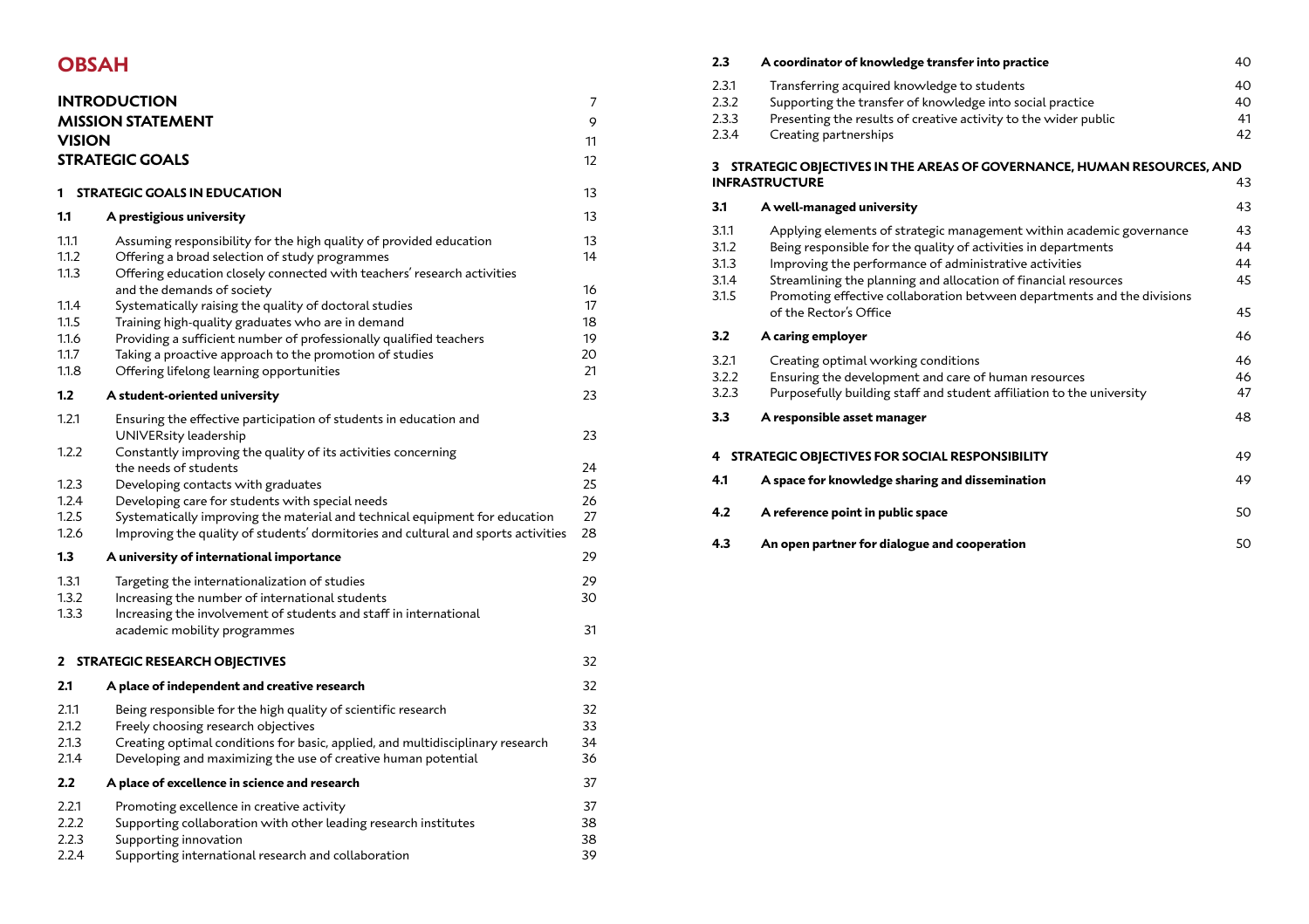# **INTRODUCTION**

The long-term development plan of Comenius University in Bratislava in the field of education, social responsibility, scientific research, resources, infrastructure, organization, and management is the core strategic document on the university's development for the period from 2021 to 2027. The creation of a long-term plan for the development of the university for a six-year-long period is stipulated by the Higher Education Act. In contrast with previous long-term plans, this strategic plan is more specific and focuses on the annual evaluation of goals in education and in science and research. It builds on previous long-term plans and on the last update from 2020 and 2021. Furthermore, the long-term plan takes into consideration the long-term developmental goals of the university's thirteen faculties which describe their proposed goals and indicators based on their individual characteristics in their educational and scientific research endeavours.

The strategic goals of Comenius University reflect the changes in higher education as well as in society at large in Slovakia and internationally. The intent behind them is to strengthen the university's position as the most important domestic university and centre of scientific research and for the university to become a sought-after partner in the international area of higher education and science. Comenius University wants to be a university whose voice will play an important role in Slovak society. The academic principles that are enshrined in the Constitution of the Slovak Republic are seen by Comenius University as key to its functioning, especially the freedom of education and scientific research as well as its autonomy and independence. Equally important are strong academic self-governance and the application of ethical principles in scientific and teaching work and the management processes of the university. Only in this way can a creative and free atmosphere that is essential for the university's quality development be achieved. To successfully achieve these goals, it is critical for the members of the university's academic community to actively participate in their fulfilment; however, the external (especially political and social) conditions in which Comenius University will be developing in the near future are also very important. Slovak universities have long been insufficiently financed from public sources, and the methodology for distributing state subsidies does not take into account the quality of the university.

One of the conditions for the successful development of Comenius University is internationalization. We want to be open to international students, teachers, and researchers while also supporting our own students and staff so that they can acquire teaching and scientific experience at prestigious foreign universities. Through cooperation and dialogue with partners from all over the world, Comenius University aims to become a globally respected institution. At the same time, we acknowledge the need for close cooperation with domestic universities and scientific institutions, especially the Slovak Academy of Sciences, professional associations, state institutions, professional organizations, and student associations. Only together can we face the great socio-political challenges and contribute to building an educated society in Slovakia. We want to emphasize the creation of an outwardly positive image of the university in the public's eyes through a professional communication strategy as well as an inward image aimed at individual faculties, teachers, researchers, and especially students. The university wants to participate in discussions on current political and societal events and utilize the intellectual potential of its highly qualified experts. In public spaces, it must emphasize the importance of academic values for the development of modern democratic society. Graduates working abroad also significantly contribute towards spreading the positive image of the university.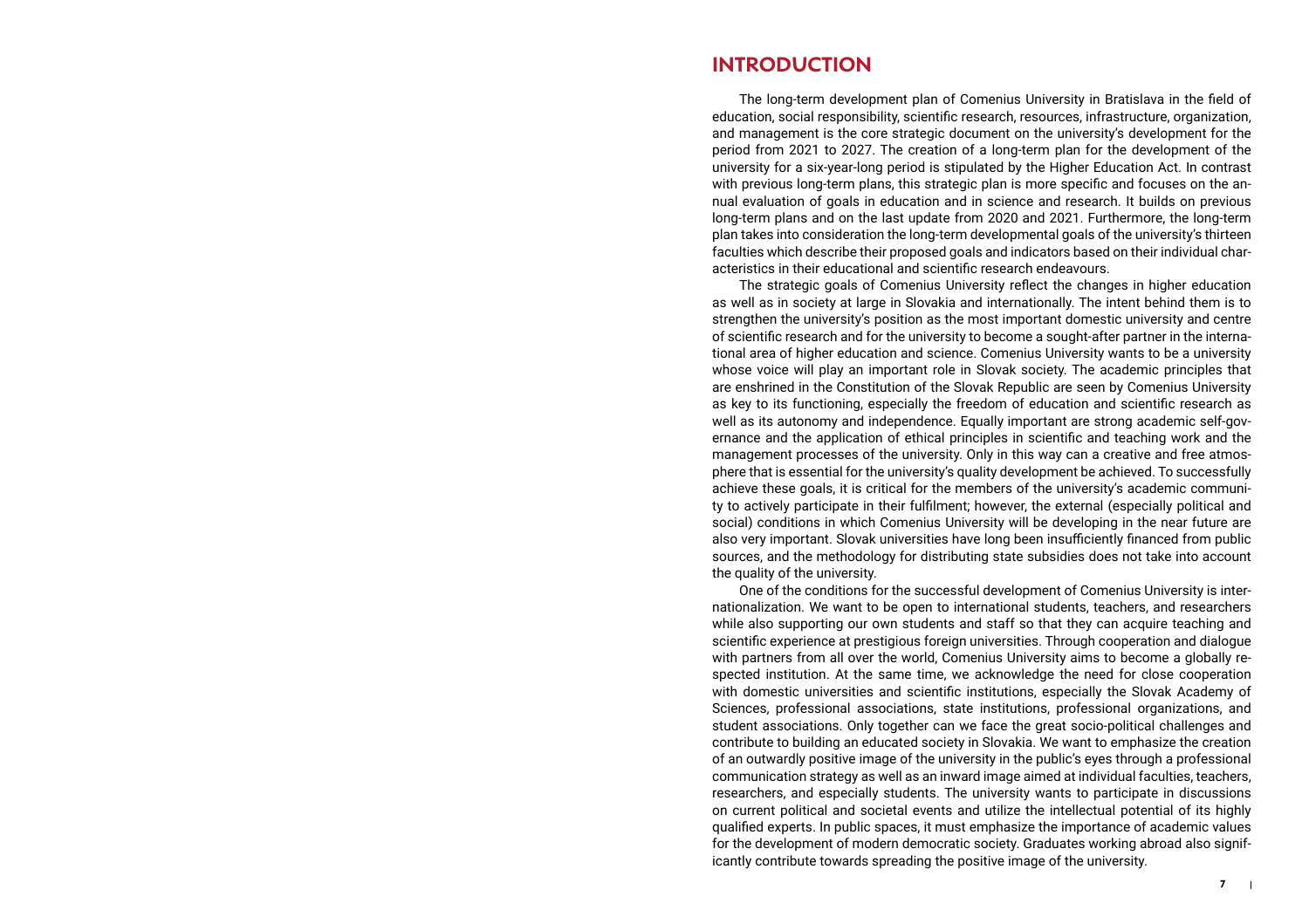The leadership of Comenius University and the members of its academic community are aware that the university is the oldest in Slovakia. It was founded on 27 June 1919 as the first university in Slovakia to provide a higher education in the Slovak language. We have entered the second century of the university's existence with a clear goal of maintaining its good reputation, constantly increasing its prestige in Europe and further afield, and improving the quality of its educational and scientific endeavours. An important task of the university leadership and the Rector's Office is to create suitable conditions for the continuous growth of faculties and other parts of the university. The university must serve all its employees; create a collegial, inspiring, and inclusive environment; support innovative ideas; and improve study and social conditions for students and staff. The university leadership must communicate effectively with its Academic Senate, Scientific Board, and General Board. Fulfilling the long-term plan of Comenius University requires the active participation of all thirteen faculties.

By tirelessly searching for the truth and deepening knowledge, critical self-reflection, and commitment to the benefit of all of society, we want to educate and produce quality graduates.

# **MISSION STATEMENT**

The basic mission of Comenius University is to develop and spread education in society. As a research university, it does so with creative teaching and scientific research to open up new horizons of knowledge. The mission of the university also includes the development of science, culture, and education in the context of Slovak, European, and world cultural heritage.

The university trains its graduates to embody the highest degree of professionalism and moral integrity and humanism. In the long term, the university aims to improve the scientific and cultural prospects of society and to contribute to its sustainable development. It critically evaluates societal risks in both the national and global contexts with the intention to help in reducing their potential impact. It initiates and participates in a large number of socially beneficial activities and charities. The university subscribes to the principles of freedom and democracy at its faculties, and it seeks to have an impact by spreading these values throughout society while also defending academic freedoms and rights and its own academic independence and self-governance.

### **Comenius University as a research university and centre of excellence**

- it is a reference point for science, research, education, and culture in Slovakia. It is independent in conducting its research and choosing its educational focus. The scientific research and education at the university cover a wide range of natural, technical, social, and human sciences;
- it bases its teaching on its own scientific activities and the best domestic and foreign sources of scientific knowledge;
- it systematically brings and implements new discoveries in science and research, innovation, and new technologies into all areas of its activity;
- it trains graduates from a wide range of study programmes to use their education and skills in various areas of public life and to respond to the dynamically evolving needs of society;
- it responds to social demands by providing several professionally-oriented study programmes, specifically study programmes focused on acquiring practical skills and abilities, all in cooperation with the highest quality professional institutions, in order to provide a wide range of study opportunities at all levels of study;
- it independently defines its goals and priorities, and the members of its academic community fully enjoy academic freedoms and rights in the exercise of their profession.
- it focuses on continuously evaluating and improving its study programmes to ensure they reflect the latest developments, scientific advancements, and practical demands of the labour market;
- it develops cooperation with partners at home and abroad with students, scientific and research-focused educational institutions, state and public institutions, employers, companies, non-profit organizations, local authorities, professional associations, and public institutions;
- it actively communicates with society with the intention to convey knowledge, increase openness and potential for cooperation, present the results of its work and expert opinions, and provide a moral compass;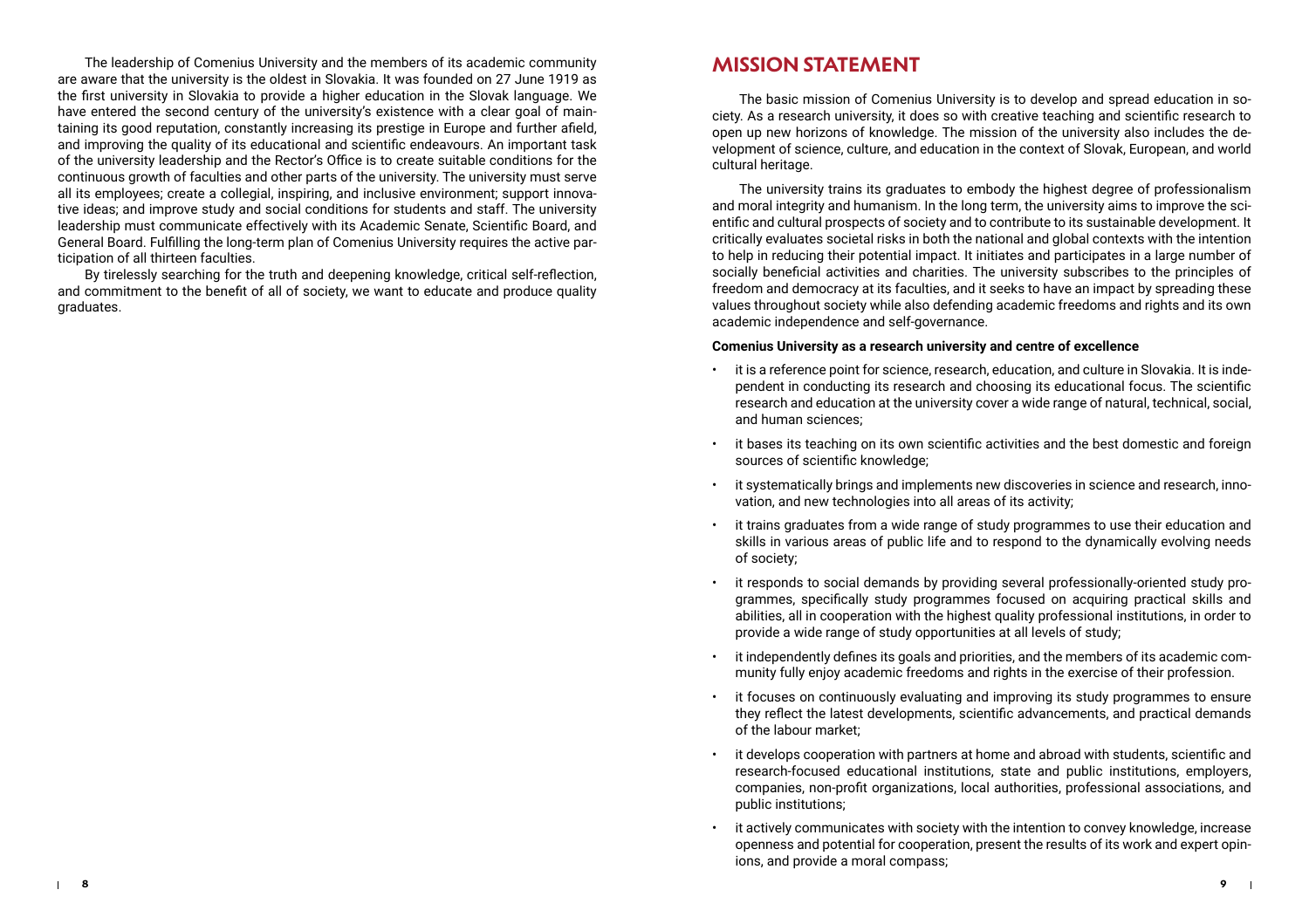• it contributes to the sustainable development of society as a whole.

These goals are defined and based upon the basic value principles of Comenius University, which in turn inform how the university operates and forms its academic culture.

- The core values that underpin all activities of Comenius University are the ideas of truth, social good, and justice.
- The actions and intentions of the university are in no way connected with any political movement, group, or ideology.
- The university strives to provide an all-inclusive approach to education for its students, regardless of their age, gender, race, creed, religion, political opinion, disability, social background, property, or adherence to nationality or ethnic group.
- Free education, free scientific research, academic self-government, adherence to rules, responsibility for one's actions, and responsibility towards society are all basic principles that inform how the university operates.

# **VISION**

As members of Comenius University, we are aware that the new cannot exist without old and that the old lives on as part of the new. Tradition is a chain made up of innovations. All things ultimately form one singular organism that lives on because of the inseparable connection between the present, past, and future. We aim to represent and defend the values upon which our university was founded while also being open to new ideas, challenges, and people. We want to support and learn from each other. We want to be a strong and prominent platform for free thinkers that connects the understanding of the past with creative thinking and responsible action. We want to inspire and be inspired – and to offer and receive. We want to know where we came from and what we have to give, and above all we want to retain the ability to see and fulfil our vision.

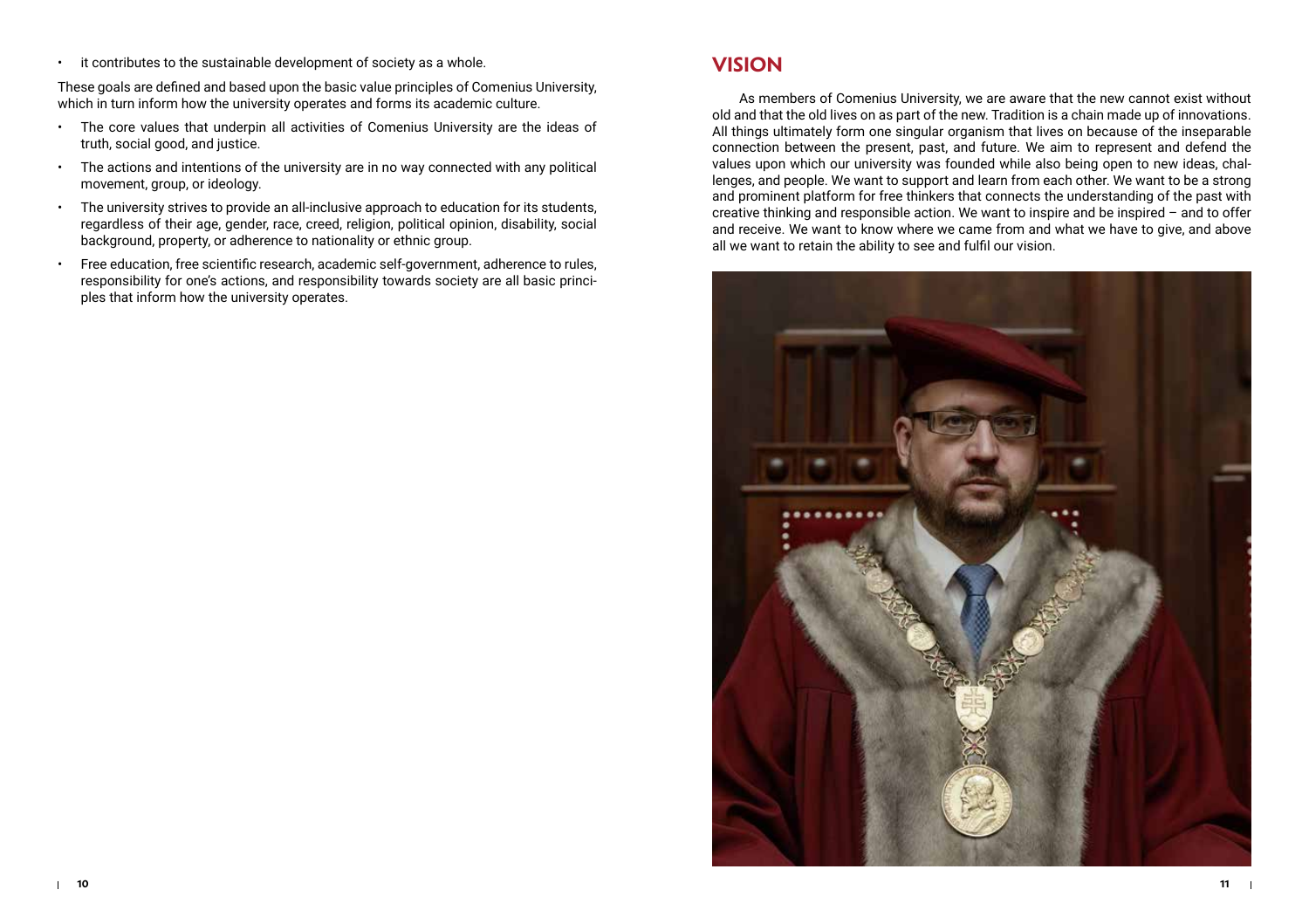# **STRATEGIC GOALS**

**A socially responsible research university with quality graduates and an international reputation** 

- The university **accepts responsibility for the quality** of its educational, research, and other creative activities. Quality and the development of a culture of quality at all levels of university governance is a priority.
- The university is constantly **updating the content and form of its education** in response to current and new social challenges and problems.
- The university **systematically aims to enter into a greener and more digital age** by implementing new trends in science and research, general **innovations**, and technology.
- The university actively **seeks cooperation with partners at home and abroad** e.g. with scientific and researched-focused educational institutions, state and public institutions, students, employers, companies, non-profit organizations, local authorities, professional associations, and public institutions.
- The university **actively communicates with broader society** with the aim of transferring knowledge, increasing openness and potential for cooperation, presenting results, providing expert opinions, and offering a moral compass.
- Through its activities, the university consciously **contributes to the sustainable development** of all of **society**.
- The university has the ambition to improve its position as a **major European university**.





# **1 STRATEGIC GOALS IN EDUCATION**

# **1.1 A prestigious university**

## **1.1.1 Assuming responsibility for the high quality of provided education**

- the university ensures the systematic application of a clear and transparent system designed to control and ensure the quality of education at all departments and levels and in all aspects of its continuous development;
- the university aligns its internal system of quality assurance with the standards of the Slovak Accreditation Agency for Higher Education;
- the university ensures the active participation of students, professional organizations, employers, and other experts from relevant industries on providing high-quality education;
- the university motivates its students and employees to participate in activities that are subject to quality assessment according to internal, national, and international standards;
- the university regularly collects and evaluates students' feedback on the quality of provided education.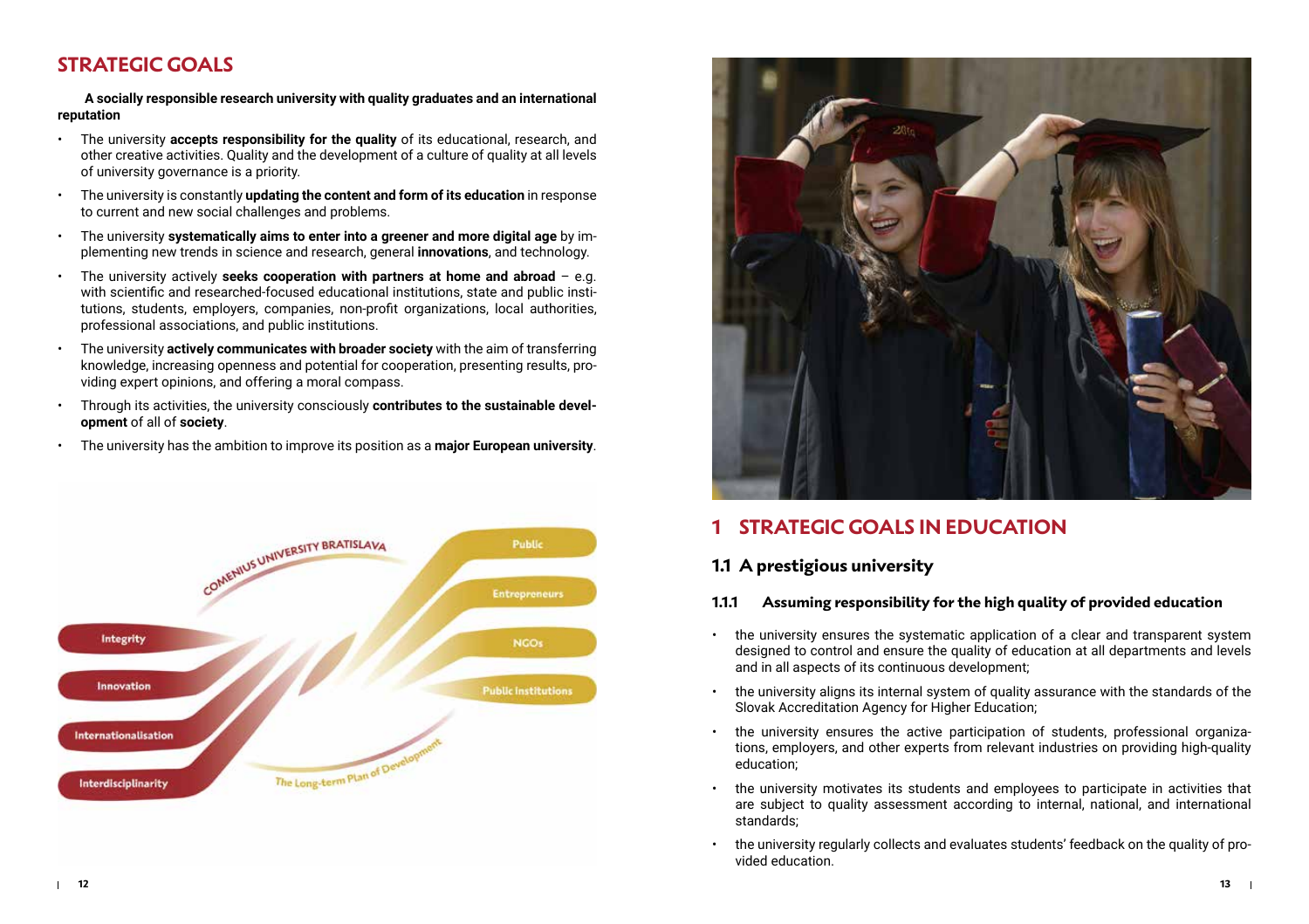- *» the implementation of an internal system for ensuring the quality of education;*
- *» criteria for evaluating the quality of study programmes in accordance with the Slovak Accreditation Agency for Higher Education's Methodology for the Evaluation of Standards;*
- *» periodic evaluation and assessment of the quality of study programmes internal evaluation reports of the study programmes;*
- *» the number of study programmes that have obtained external accreditation, if this is a common practice in the given field of study;*
- *» the participation of student representatives in structures for the quality assurance of education;*
- *» the participation of professional organizations, employers, and other experts from relevant industries in academic structures to ensure the high quality of education;*
- *» a report on the assessment of the level in educational activities as approved by the university's Scientific Board;*
- *» the collection and evaluation of students' feedback on satisfaction with the quality of education.*

### **1.1.2 Offering a broad selection of study programmes**

- the university provides a wide range of quality, relevant, and affordable study programmes at all levels of higher education in Slovakia;
- the university maintains and develops the necessary study programmes and specializations in all forms of study;
- the university identifies, supports, and preserves study programmes beneficial for the culture, education, and foreign relations of Slovakia and specializations that have no parallel at other Slovak universities, and it supports study programmes focused on national life, traditions, law, and education in cultural areas of national importance;
- the university supports the creation of joint study programmes among faculties and interdisciplinary programmes, especially with regard to the need for practical experience and the needs of society as a whole;
- the university innovates the selection of study programmes to achieve a greater overlap between individual departments and faculties and to make greater use of the university's multifaceted potential so that students are better prepared to be highly competitive in the labour market;
- the university perpetually innovates content within the individual subjects of study programmes to achieve a greater synergy between individual objects.

#### **Indicators**

*» admission procedures built around criteria that ensure only the enrolment of the highest quality graduates of secondary schools and demanding conditions for graduating in the*  *first semester and in the first year of bachelor's study programmes;*

- *» the overall number of offered study programmes;*
- *» the number of offered study programmes based upon the first, second, and third levels of study;*
- *» the number of unique study programmes;*
- *» the number of study programmes taught in foreign languages;*
- *» the number of international students studying in foreign languages;*
- *» the number of foreign students studying in the Slovak language;*
- *» the number of joint study programmes of several faculties, universities, and interdisciplinary study programmes;*
- *» the development of the number of students according to study programmes, academic years, faculties, and the ratio of the number of Comenius University students compared to the total number of students at Slovak universities.*

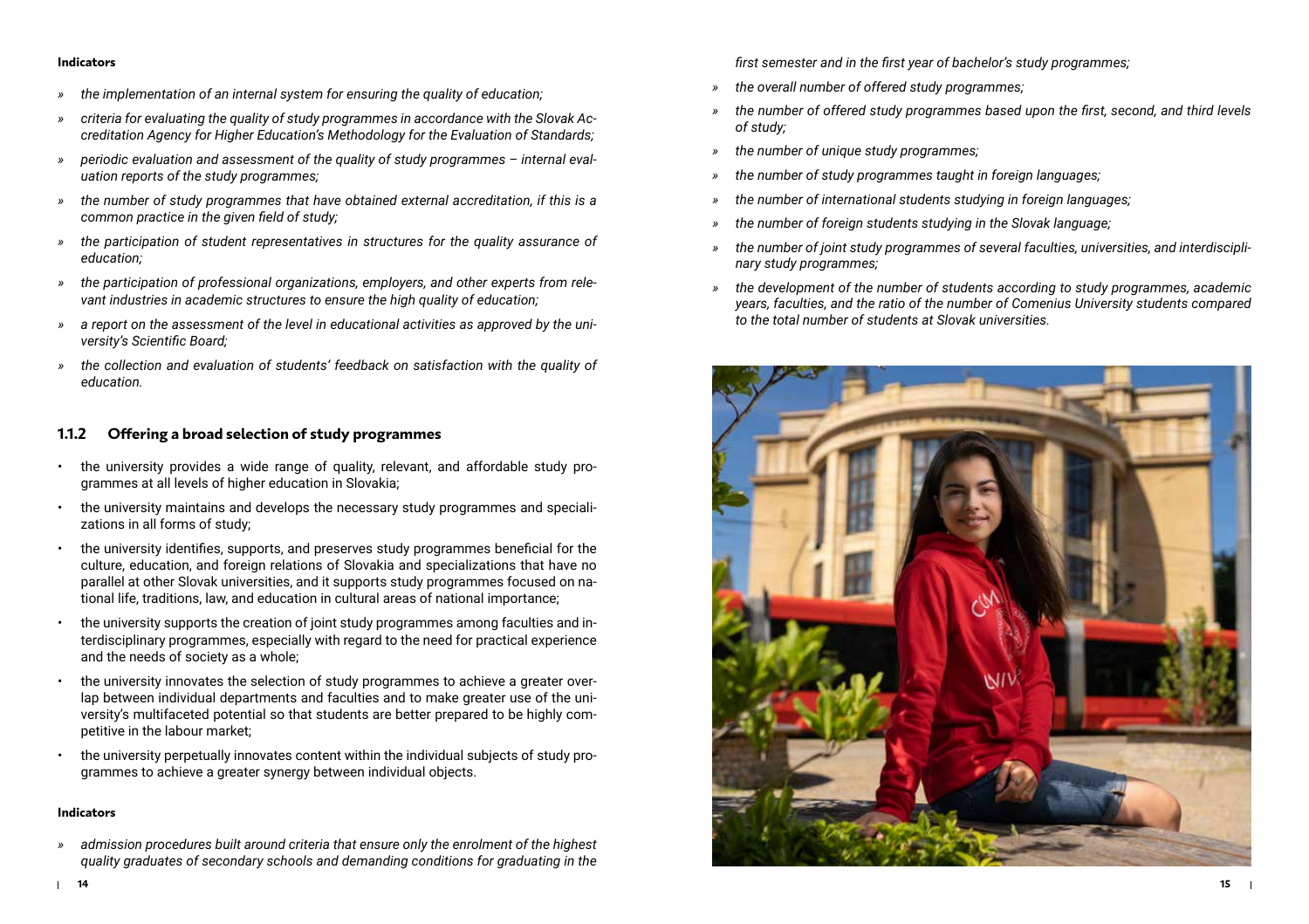- the university systematically innovates bachelor's, master's, and doctoral study programmes through regular revision and evaluation, ensuring the connection of the content of study programmes with the research activities of teachers and the requirements of society;
- the university bases its teaching methodology on its own scientific activity, drawing from the best domestic and foreign sources of scientific knowledge with regard to the specific needs of the given field and an interdisciplinary approach to problem-solving;
- the university supports the participation of students of all study programmes in research activities, it organizes student scientific conferences, and it encourages the participation of students in domestic and international scientific, artistic, and practically oriented competitions;
- the university innovates the offer of study programmes to take into account the latest trends and needs of society, especially with regard to the 2030 Agenda, the emergence of new professions, the need for new skills, technological progress, and the needs of the labour market;
- the university involves foremost experts from teaching practice and in creating study programmes;
- the university adjusts the number of students in accordance with the needs of the labour market – especially in the case of scarce professions and skillsets (e.g. teachers, doctors, and computer scientists);
- the university emphasizes the improvement of practical training and the professional experience of students;
- the university maintains and develops good relationships with partner organizations where the practical education of students takes place;
- the university supports the creation and development of simulation centres, simulation and modelling processes in teaching, and other innovative forms of education.

- *» the number of student conferences and the number of works presented at them;*
- *» the number of students involved in scientific teams;*
- *» the number of students with qualifications which meet long-term shortages in the labour market;*
- *» in fields where it is appropriate practical experience as a part of a study programme or practical elements in teaching (e.g. student legal advice), the amount of credits given for practical experience, the ratio of credits for practical experience to the total number of credits by degree and the field of study;*
- *» in the fields where it is appropriate the number of teaching experts with practical experience, with the experts participating in the teaching process also being evaluated based on cooperation agreements;*
- *» the number of simulators and simulation activities used in practical training;*
- *» the degree of satisfaction of students with practical teaching and professional experience.*

# **1.1.4 Systematically raising the quality of doctoral studies**

- the university supports the internationalization of doctoral studies and the international mobility of doctoral students regarding the specific demands of the field;
- in those fields where it is needed, the university creates joint doctoral programmes with renowned foreign universities:
- the university emphasizes the professional and scientific quality of supervisors and involves top foreign scientists in the education and evaluation of doctoral students in fields where it is appropriate;
- the university will introduce a system for evaluating the quality of doctoral studies while respecting the specifics of individual fields of study;
- the university is increasing the participation of doctoral students in research projects;
- the university systematically trains doctoral students in being published in prestigious journals and by publishing houses;
- the university strengthens the soft skills of doctoral students, especially in terms of project preparation and the presentation of research results;
- the university improves the overall quality of care for doctoral students;
- the university creates postdoctoral positions.

- *» the number of doctoral students graduates of the second level of studies at Comenius University in relation to the total number of doctoral students and taking into account the specifics of individual fields;*
- *» the number of joint doctoral programmes with major foreign universities in fields where it is appropriate;*
- *» the number of international doctoral students in fields in which it is appropriate;*
- *» the number of academic mobilities of doctoral students;*
- *» the reports on the evaluation of the quality of doctoral studies according to individual fields of study;*
- *» the number of top foreign researchers involved in the education and evaluation of doctoral students in fields where it is appropriate;*
- *» the number of doctoral students per supervisor (average and maximum number);*
- *» the number of published papers with a significant impact on the development of the given field as well as the number of citations for the publishing activities of doctoral students (if appropriate, the number of publications that are registered in the Web of Science or Scopus databases, or in other important databases, while taking into account the specifics of the field).*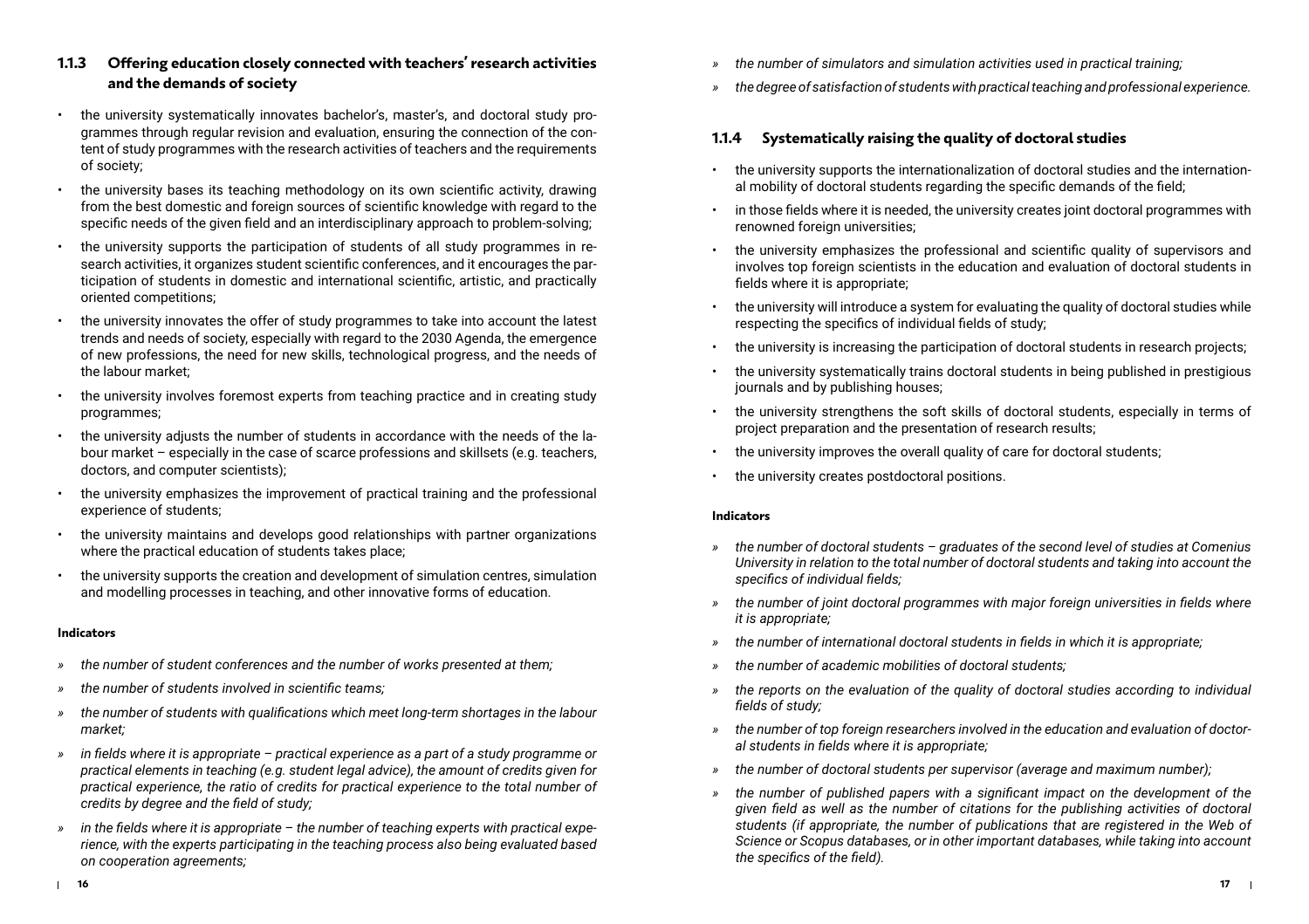## **1.1.5 Training high-quality graduates who are in demand**

- Comenius University graduates are in demand on the labour market;
- the university effectively uses tools to ensure research integrity and to prevent and address plagiarism or other academic fraud;
- the university trains its students to become critical and tolerant individuals with a high level of professional knowledge and transferable skills that will allow them to take on positions of responsibility in society;
- the university's graduates have reliable professional knowledge and a high level of ethical, social, and communication competence.

#### **Indicators**

- *» the number of graduates by study programme, degree, academic year, and the proportion of Comenius University graduates out of the total number of university graduates in Slovakia;*
- *» the employability of Comenius University graduates;*
- *» the degree of satisfaction of employers with the achieved educational outcomes;*
- *» the number of unemployed Comenius University graduates according to the Office of Labour, Social Affairs and Family statistics;*
- *» graduate profiles, including professional knowledge and social, communication, management, and ethical skills;*
- *» internal regulations governing procedures for the prevention and management of plagiarism and academic fraud;*
- *» the amount of proven academic fraud in relation to the total number of audited works (on top of that, the amount of detected plagiarism and the number of disciplinary proceedings – e.g. expulsions from study and reprimands – that are undertaken);*
- *» the proportion of students of the first year of study who prematurely end their studies because of reasons such as exclusion due to disadvantage, dropping out, or a change of study programme;*
- *» the number of full-time students exceeding the standard length of study.*





## **1.1.6 Providing a sufficient number of professionally qualified teachers**

- the university ensures that teachers achieve results in their creative activities at an appropriate level and that they have the necessary practical experience, pedagogical skills, and transferable competencies along with the necessary language skills;
- the university creates conditions and encourages career and qualification growth for teachers;
- the university takes into account the professional and age structure of teachers and staff in maintaining the offered selection of study programmes;
- the university defines the tools for evaluating the pedagogical activity of teachers and determines the indicators of excellence in teaching. It supports excellent and innovative teachers;
- the university's teachers develop their professional, language, pedagogical, and digital skills alongside other transferable competencies;
- the university supports innovative forms of education by supporting the professional growth of teachers;
- the university supports the career growth of its academic staff.

- *» the number and qualifications of teachers;*
- *» the number of foreign teachers in disciplines where appropriate;*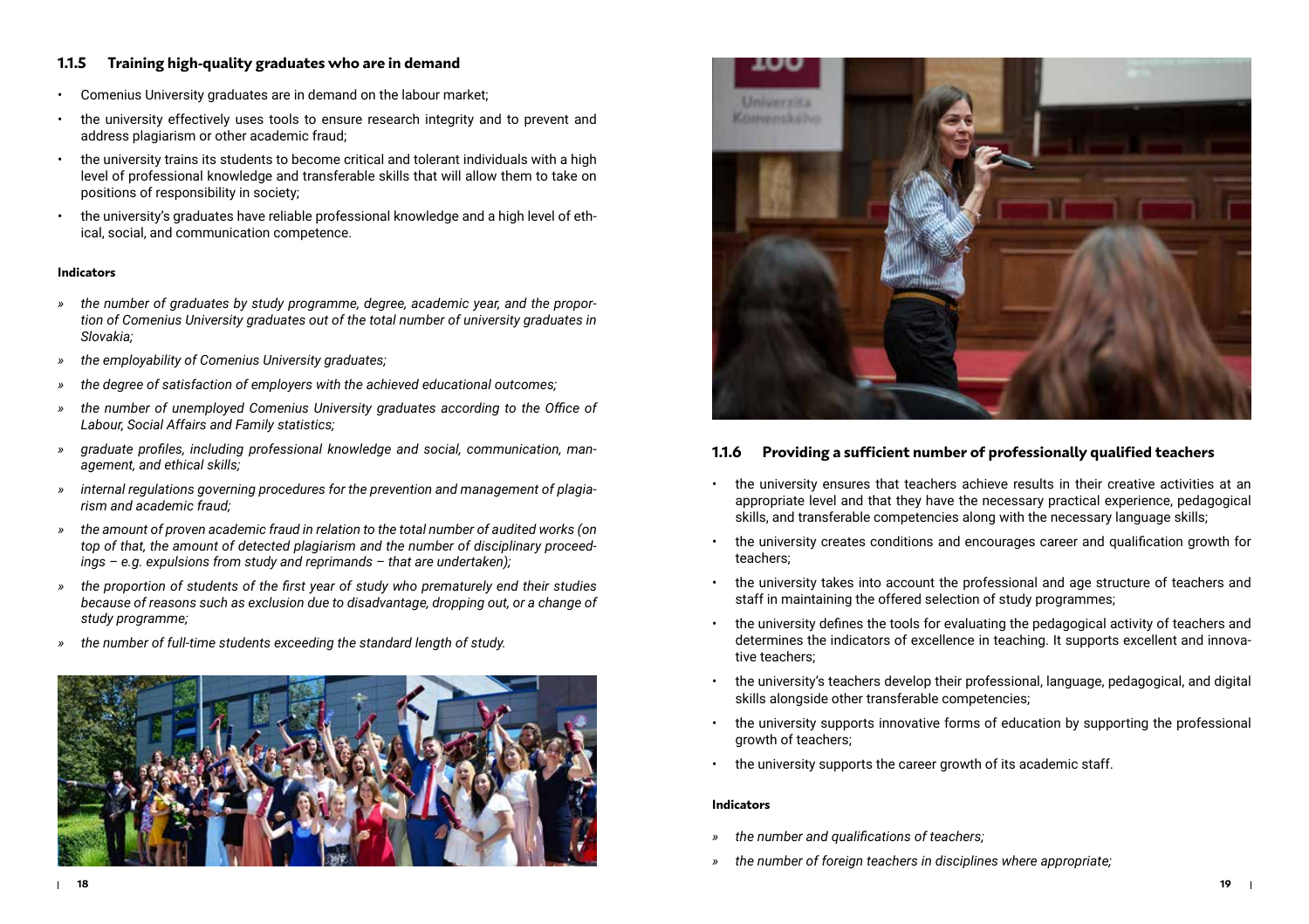- *» the number and length of teachers' stays abroad;*
- *» the proportion of personally taught lessons (including student support) in the total workload of teachers (measured in lessons per week);*
- *» the age of teachers providing profile subjects (average age and scale);*
- *» the number and quality of publications by teachers in total and for the last six years;*
- *» the number of citations for teachers' publications in total and for the last six years;*
- *» the number of students per teacher;*
- *» the number of final theses supervised by one supervisor (average and maximum number);*
- *» the degree of student satisfaction with the quality of teachers;*
- *» the number of completed educational activities of teachers;*
- *» individual plans for further teacher education;*
- *» the number of recognized, excellent, and innovative teachers.*

## **1.1.7 Taking a proactive approach to the promotion of studies**

- the university actively promotes its study opportunities to Slovak and international applicants;
- the university presents itself in an attractive way by emphasizing the connection between education and scientific research and in its participation in the ENLIGHT university alliance;
- the university publishes all necessary information about the provided education. The information is easily accessible, clearly structured, and available in English;
- the university carries out promotional activities at high schools in Slovakia;
- the university supports talented high school students;
- the university presents its study options at education fairs in Slovakia and abroad;
- the university presents itself as an inclusive institution that provides space for students with special needs.



### **Indicators**

- *» the number of presentations at education fairs;*
- *» the number of activities in high schools, including subject Olympiads co-organized by university staff;*
- *» the number of applicants for study in the relevant academic year (both Slovak and international);*
- *» the number of enrolled students from all registered applicants for study in the relevant academic year;*
- *» the proportion of students admitted from other universities at the second and third levels of study;*
- *» the construction of the Comenius Centre for information, counselling, and support.*

## **1.1.8 Offering lifelong learning opportunities**

Comenius University offers opportunities for lifelong learning

- the university does this through the education that is offered at the specialized Centre for Continuing Education;
- the university also does this within its faculties and other centres with a special emphasis on the provision of specialized education to doctors and health care workers and the further education of primary and secondary school teachers and lecturers to fulfil the university's goals of lifelong learning;
- the university plans to regularly innovate and expand the offer and content of formal and non-formal lifelong learning curricula;
- the university will provide lifelong learning in accredited and non-accredited training programmes. It will focus on the professional and language education of staff and applicants and students of Comenius University as well as the public. It will continuously educate teaching staff as well as take an interest in the education of all age groups;
- the university will organize additional educational activities such as lectures, seminars, and courses undertaken in the full-time and distance method using e-learning and webinars for university staff and students as well as for the expert community and the wider public;
- the university will support the development of special competencies with a focus on digital skills, IT security, industry 4.0, and the development of the language competencies of university staff and interested members of the public;
- the university provides education to Slovak and international students as well as the public and Slovaks living abroad;
- the university supports projects within the scope of Erasmus+ programmes, which it will use for the implementation of professional job mobility, internships, the sharing of experiences, and good practical experience as well as in building new partnerships with universities abroad;
- the university cooperates with ministries and their directly managed institutions,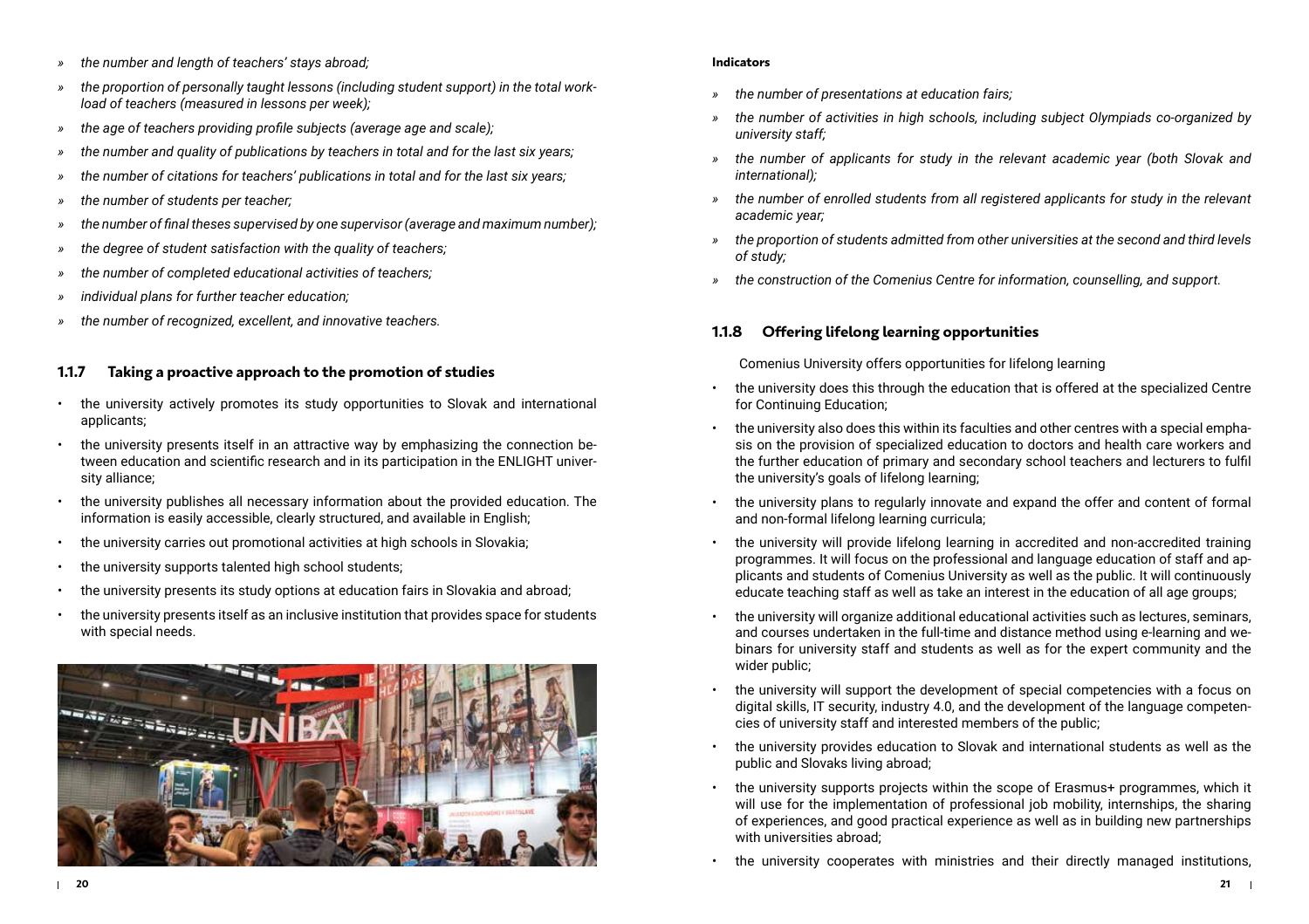non-governmental organizations, schools, other educational facilities and their founders, and other institutions in the processing of educational activities based on currently published project calls;

• the university provides professional and teaching assistance to schools and educational facilities within the framework of advanced education or within the requirements for another type of education.

### **Indicators**

- *» the number of offered accredited educational programmes for lifelong learning within the faculties of Comenius University and the Centre for Continuing Education;*
- *» the number of offered non-accredited lifelong learning educational programmes within the faculties of Comenius University and the Centre for Continuing Education;*
- *» the number of programmes offered within the University of the Third Age programme;*
- *» the number of offered programmes of further professional, functional, innovative, and continuous education;*
- *» the number of language education and language and vocational training programmes for foreign students and Slovak expatriates;*
- *» the costs and benefits of lifelong study;*
- *» the number of graduates of the individual educational programmes of faculties and lifelong studies.*





# **1.2 A student-oriented university**

## **1.2.1 Ensuring the effective participation of students in education and university leadership**

- the university ensures the participation of student representatives in the self-governing bodies of the university;
- the university ensures the participation of student representatives in structures providing proposals for new study programmes, modifications to existing ones, and their approval and evaluation.

- *» the degree of representation (the number of representatives) of students in the structures of the internal system for ensuring the quality of education;*
- *» the regular collection and evaluation of feedback on students' satisfaction with all aspects of their studies and the taking of corrective action.*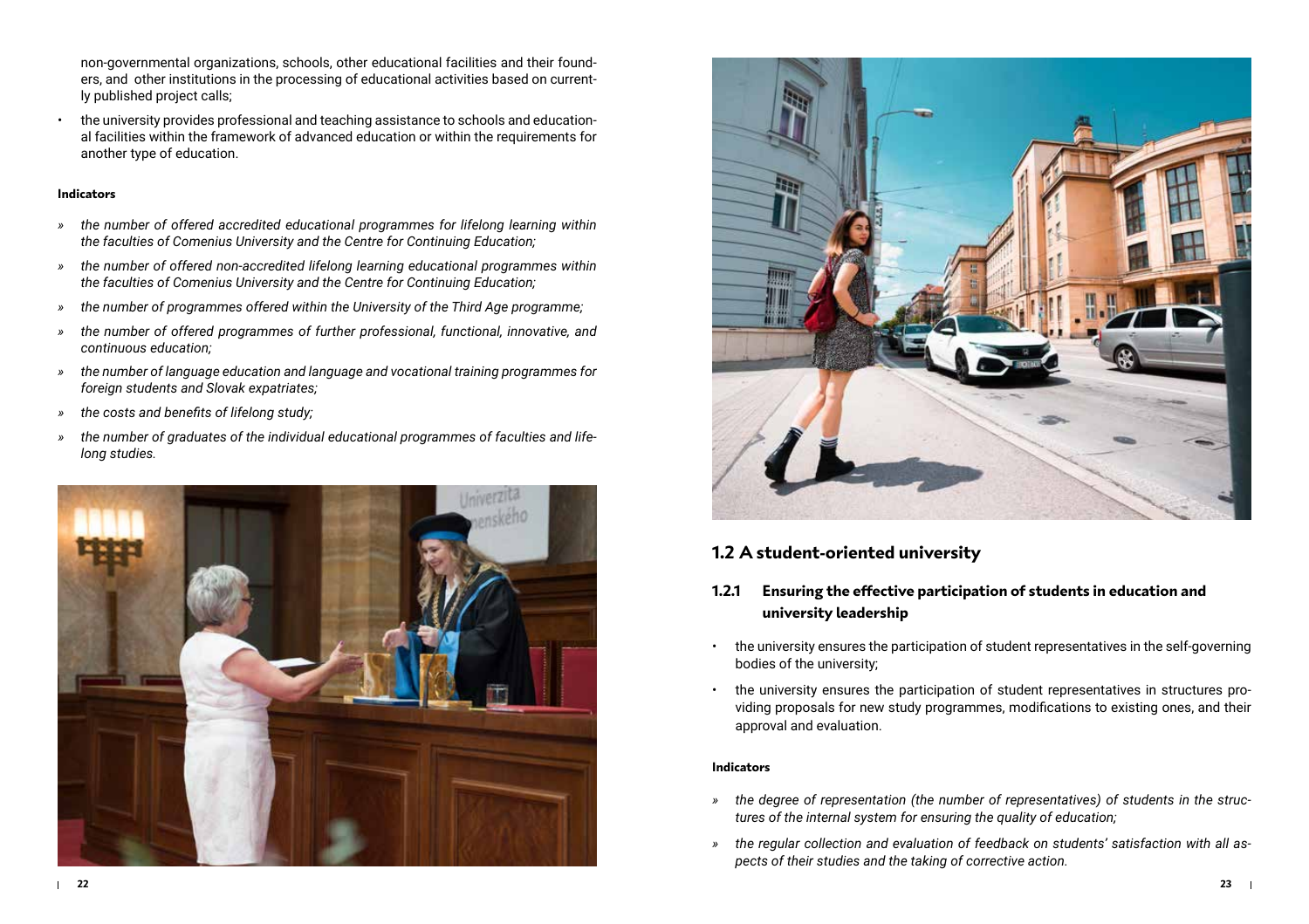- **1.2.2 Constantly improving the quality of its activities concerning the needs of students**
- the university ensures that all information about study programmes, teaching methods, forms, and assessment criteria is known to students in advance;
- the university supports modern pedagogical approaches focused on the student (student-centred-learning);
- the university systematically obtains and evaluates feedback from students of individual degrees and graduates through surveys and uses it in measures to increase the quality of education;
- the university regularly evaluates and revises the rules, forms, and methods of teaching, learning, and evaluation to identify and improve ineffective methods based on the diversity of students and their needs;
- the university uses modern educational methods and electronic education (an extended offer of online courses);
- the university supports the creation and updating of study literature and the expansion and rationalization of the available amount of sources, including the support of internationally recognized teaching texts, databases, and licences;
- the university is innovating the admission procedure to minimize the administrative burden on applicants and to maximize the use of electronic forms;
- the university emphasizes the continuous improvement of students' social conditions;
- the university supports the development of study counselling and support, especially in critical parts of study, in the form of the development of a counselling centre with



psychological and specialized activities based on the requirements formulated by the student part of the university's Academic Senate. To this end, it also makes greater use of IT systems;

- by awarding scholarships and awards to outstanding students, the university motivates students to achieve excellent study results and to represent the university in extracurricular activities;
- the university supports existing student organizations, foundations, associations, and initiatives, and the creation of new ones.

#### **Indicators**

- *» the collection and evaluation of students' feedback on satisfaction with the quality of education;*
- *» the number of students who participated in the surveys of education quality and teachers out of the total number of students;*
- *» the degree of satisfaction of students with education quality and teachers;*
- *» the number of submitted student complaints;*
- *» the degree to which the admission procedure is digitized;*
- *» the number of scholarships and awards for students for excellent study results and representation of the university in extracurricular activities;*
- *» the number of employees with a focus on student support (study and career counsellors);*
- *» study counselling and support services via an information system;*
- *» the number of activities to support existing and new student organizations.*

## **1.2.3 Developing contacts with graduates**

- the university maintains contacts with graduates; in particular, it supports the establishment and development of alumni clubs (clubs for graduates);
- the university invites graduates to cooperate in the search for talent for the university, in the processes of innovation of the educational process, and in career counselling for new graduates.

- *» the collection of feedback from graduates;*
- *» the number of communication activities;*
- *» the existence of alumni clubs;*
- *» the number of established contacts with graduates with the aim of cooperation in finding talent for the university and in career counselling for new graduates.*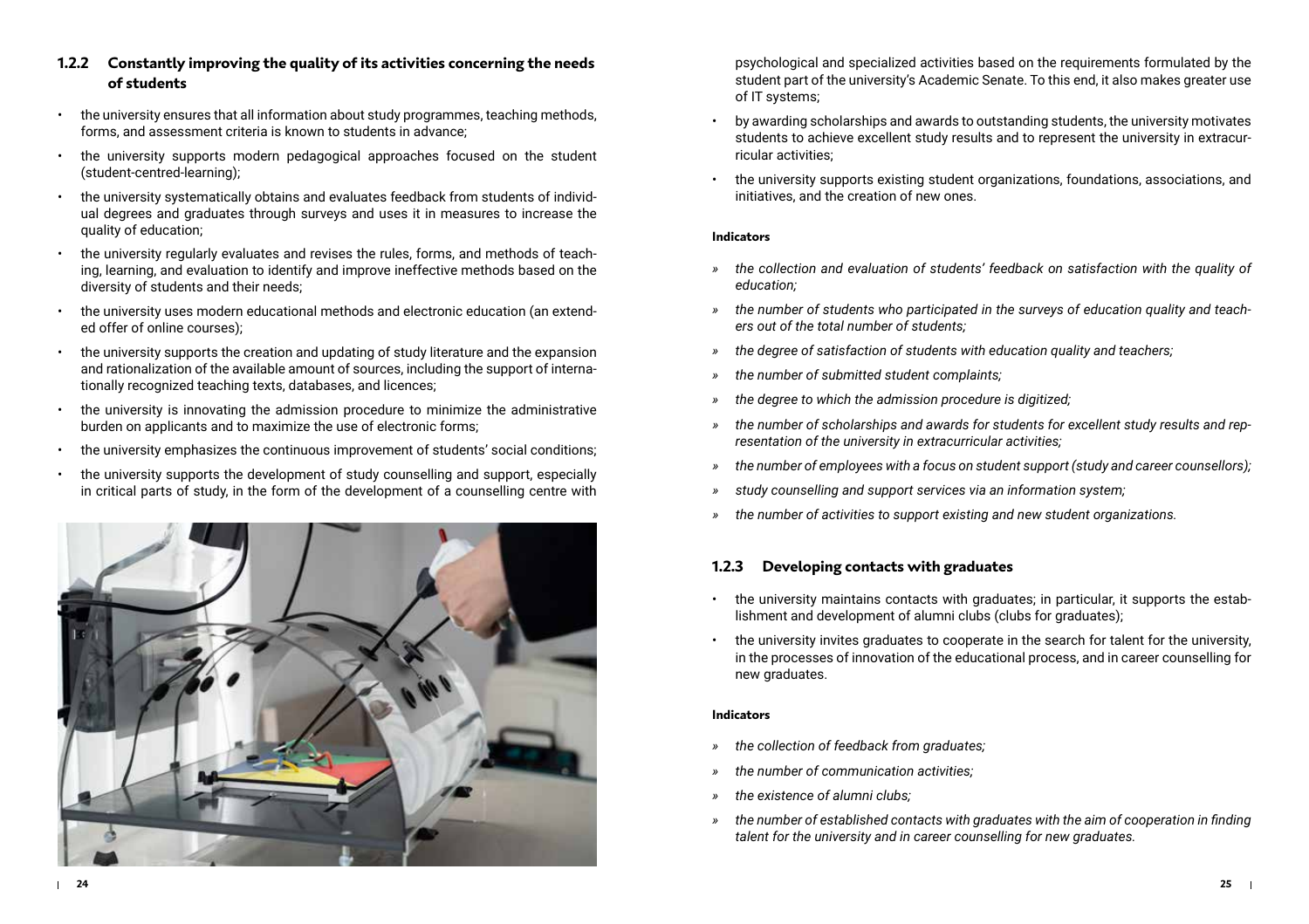

## **1.2.4 Developing care for students with special needs**

- the university strengthens its profile as an inclusive institution that has an open space for students with specific needs, and it builds a generally accessible academic environment;
- the university introduces new tools that open access to study and its successful completion to students with disabilities;
- the university supports the extension of the scope and improvement of the work of the Centre for the Support of Students with Special Needs;
- the university is expanding the availability of coordinators for students with special needs and maintains close contact with specialized schools and institutions in the field.

#### **Indicators**

- *» the number of students with special needs;*
- *» offering services to students with special needs;*
- *» the degree of satisfaction of students with specific needs;*
- *» the Activity Report of the Centre for the Support of Students with Special Needs;*
- *» the number of new tools opening up access to study for students with disabilities;*
- *» the number of coordinator hours offered for students with special needs;*
- *» the number of partnerships with special schools and institutions educating students with special needs.*



## **1.2.5 Systematically improving the material and technical equipment for education**

- the university provides a suitable environment for quality work and study;
- the university is significantly modernizing its academic information system;
- the university takes care of the necessary equipment of the academic library, access to databases, and open access, and it maintains the university's repository;
- the university provides equipment for classrooms, study rooms, and spaces for practical training;
- the university provides teaching through modern digital technologies and teaching aids, providing the necessary hardware, software, and technological equipment;
- the university ensures a suitable range and quality of spaces for rest and relaxation.

- *» the collection and evaluation of feedback on student satisfaction with the material and technical provision of education;*
- *» the available electronic and other services for students and teachers;*
- *» securing access to databases;*
- *» the implementation and building of the university repository;*
- *» the number of open access sources in the academic library;*
- *» equipping classrooms, study rooms, and spaces for practical training.*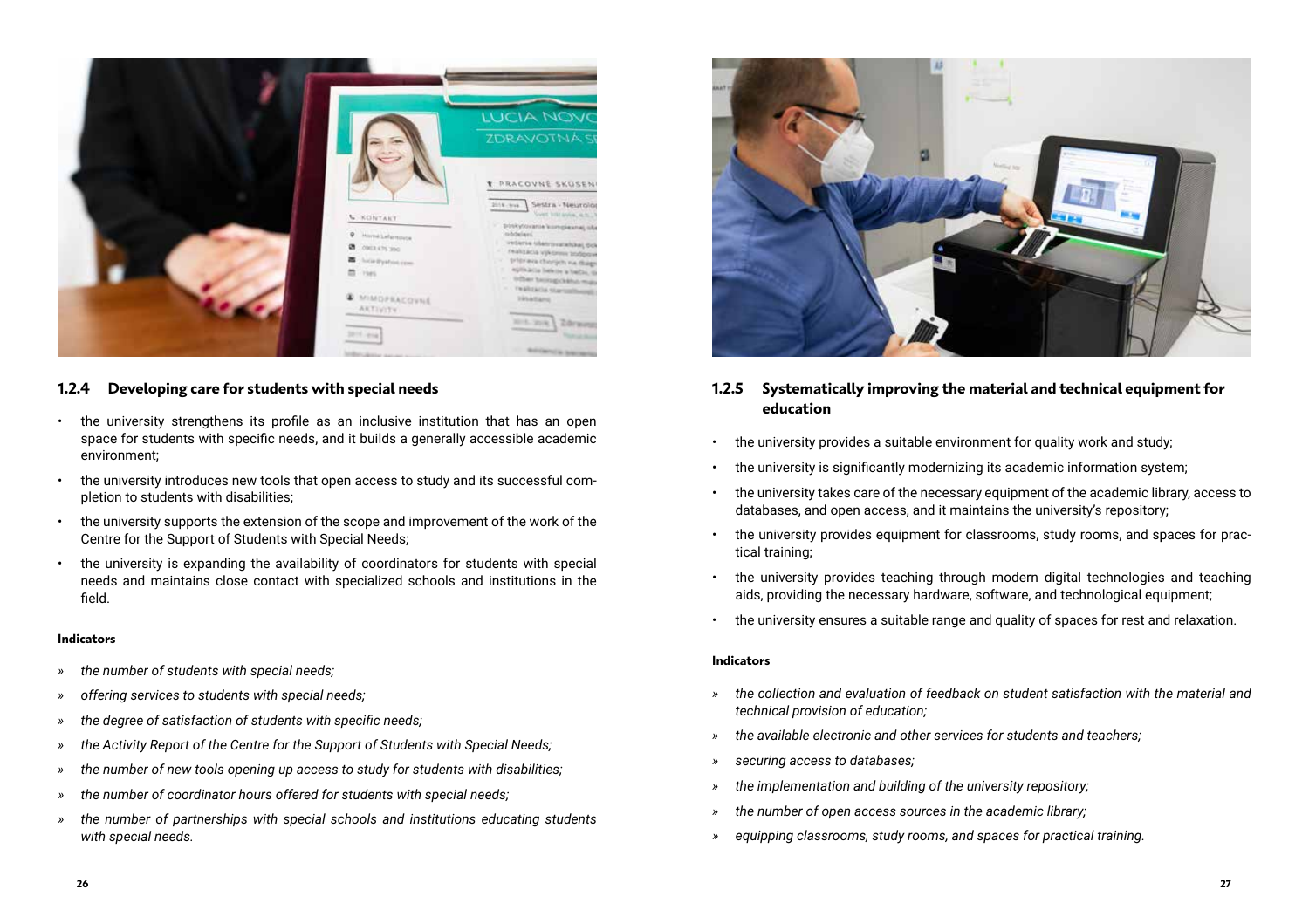- **1.2.6 Improving the quality of students' dormitories and cultural and sports activities**
- the university ensures the long-term refurbishment of dormitory buildings in order to increase the standard of accommodation and the overall revitalization of dormitories as a whole.

- *» the number of accommodated students;*
- *» the collection and evaluation of feedback on student satisfaction with the quality of dormitory housing, meals, and opportunities for sports.*





## **1.3 A university of international importance**

## **1.3.1 Targeting the internationalization of studies**

- the university creates and deepens strategic partnerships with prestigious foreign universities in the field of education, especially within the ENLIGHT university alliance;
- the university is actively involved in European and non-European programmes;
- the university increases the number of long-term foreign professors and other important scientific and academic staff, especially in fields where it is appropriate and to the typical extent;
- the university invites speakers from abroad;
- the university encourages and appreciates the participation of students and teachers in international competitions.

- *» the number of strategic partnerships with major foreign universities in education;*
- *» the number of implemented projects within strategic partnerships with prestigious foreign universities in education;*
- *» the number of teachers with an internship at a foreign university or research institution abroad, especially if the internship is longer than one year (in fields where it is appropriate);*
- *» the number/share of foreign teachers in fields where it is appropriate and to the typical extent;*
- *» the number of lecturers from abroad, especially in fields where it is appropriate and to the typical extent;*
- *» the number of European and non-European programmes in which the university is actively involved;*
- *» monitoring the use of all forms of "domestic internationalization";*
- *» the number of students and teachers participating in international competitions.*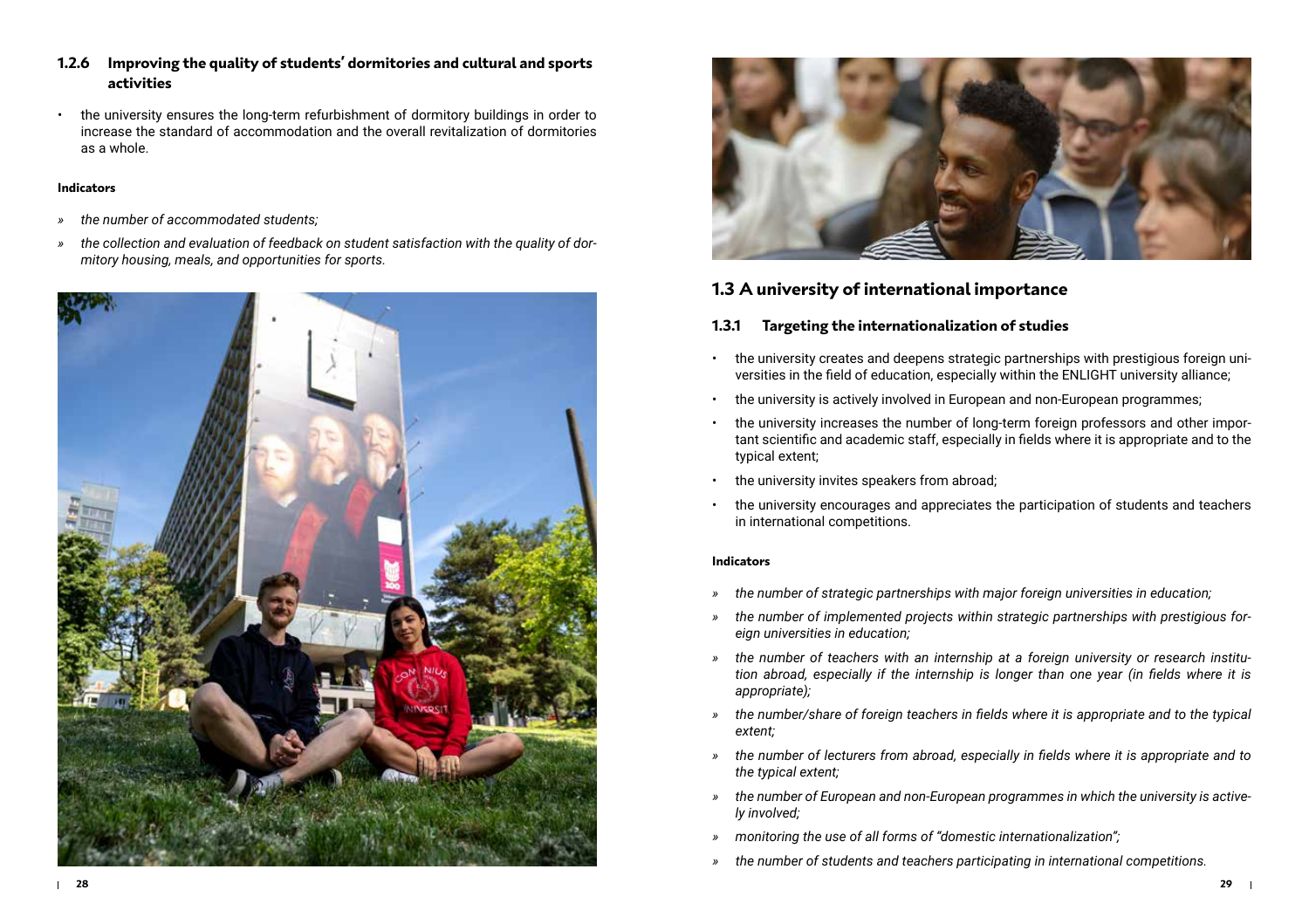## **1.3.2 Increasing the number of international students**

- the university is making studying more attractive for international students;
- the university has implemented the European Credit Transfer and Accumulation System (ECTS) to improve transparency and the recognition of studies for international students;
- the university supports the introduction of new subjects in the teaching of individual study programmes in order to achieve equivalence and recognition of education in the European space;
- the university is expanding the offer of study programmes taught in a foreign language, especially in English, at all levels of study;
- the university specifically promotes study opportunities for foreign applicants;
- the university is improving its web presentation and facilities in English, or another language according to the individual needs of faculties;
- the university is improving the conditions for the admission of foreign students and staff by improving services (friendliness and professionalism) and infrastructure (accommodation and counselling);
- the university actively supports the admission of international students to study in the Slovak language.

#### **Indicators**

- *» the implementation rate of the ECTS;*
- *» the number/proportion of international students in courses where appropriate and at a rate customary for the course;*
- *» the number of study programmes offered in a foreign language at the first, second, and third levels of study;*
- *» the proportion of open study programmes in a language other than Slovak in the academic year out of the total number of programmes offered;*
- *» the number of applicants without Slovak citizenship;*
- *» the online presentation of study programmes in English;*
- *» the number of active promotional activities to promote studying at the university both domestically and abroad;*
- *» the number of presentations by faculties at education fairs;*
- *» the number of followers on social networks;*
- *» the number of offers of scientific topics for international students arriving as part of exchange programmes;*
- *» the number of newly implemented subjects in the teaching of study programmes to achieve educational equivalence in the European area;*
- *» the proportion of implemented online courses involving international cooperation in the total number of implemented online courses;*
- *» the collection and evaluation of feedback on the satisfaction of international students;*
- *» the satisfaction rate of international students;*
- *» the number of international students studying in Slovak.*

## **1.3.3 Increasing the involvement of students and staff in international academic mobility programmes**

- the university strengthens the openness of the educational process through mobility programmes for students at all levels of study as well as for university teachers and researchers;
- the university considers international mobility to be an important part of the qualification process;
- the university supports the involvement of departments in international academic mobility programmes;
- the university strongly supports mobility, especially within the Erasmus+ programme  $$ as well as in other mobility programmes – and is gradually introducing the electronic exchange of administrative documents concerning mobility (Erasmus Without Paper – EWP) with partner universities;
- the university makes use of all available tools, including personal contact with teachers abroad, to obtain mutually beneficial Erasmus+ cooperation for students and staff at leading universities around the world;
- the university incorporates a "mobility window" into study programmes to facilitate physical accessibility for academic mobility and virtual mobility;
- the university supports the development of virtual academic mobility (online courses) using international cooperation.

- *» the number/proportion of outgoing mobile students/teachers/staff out of the total number of students/teachers/staff;*
- *» the number/proportion of incoming mobile students/teachers/staff out of the total number of outgoing mobile students/teachers/staff.*

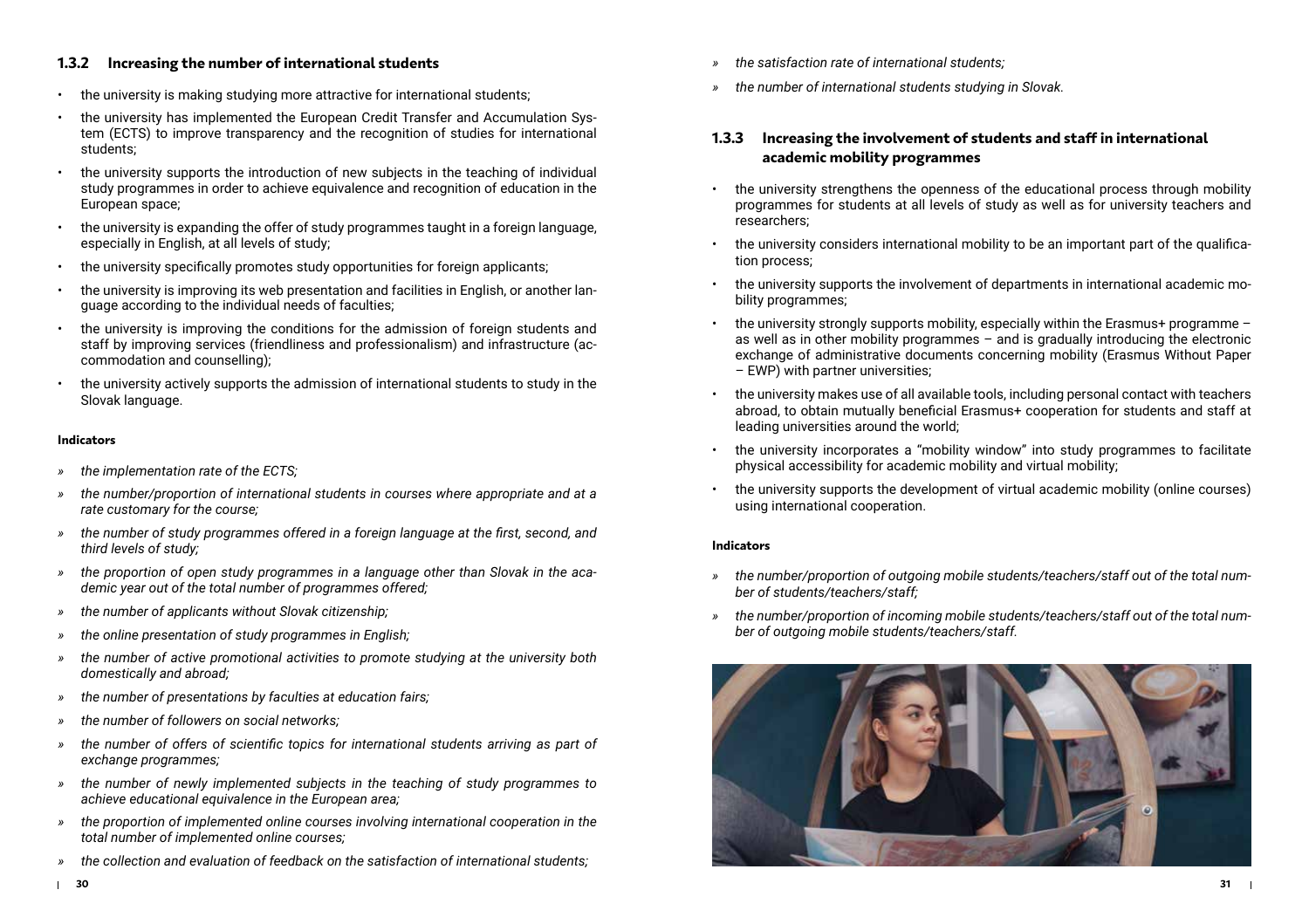

# **2 STRATEGIC RESEARCH OBJECTIVES**

# **2.1 A place of independent and creative research**

## **2.1.1 Being responsible for the high quality of scientific research**

- the university bears institutional responsibility for the quality of conducted scientific research and other creative activities and their continuous development;
- the university applies policies to ensure the quality of scientific research activities and systematically evaluates quality following the university's internal quality assurance system;
- the university implements, develops, and regularly evaluates its internal quality assurance system for science and research;
- the university evaluates the outputs of creative activities according to established criteria: originality, stringency, the impact of the output, and the level of quality.

#### **Indicators**

- *» the implementation of the internal quality assurance system for scientific research and creative activities linked to education and its continuous development;*
- *» a regular internal evaluation report on scientific research and other creative activities approved by the university's and faculties' scientific boards.*

## **2.1.2 Freely choosing research objectives**

- when identifying important issues and problems of knowledge and social and economic challenges, the university aims at and encourages research in the following areas in particular:
	- molecular medicine/biomedical research and biotechnology;
	- environmental medicine and food security;
	- public health and physical and mental fitness;
	- microworld physics, material sciences, and physical processes in living organisms;
	- sustainable energy, advanced materials, and nuclear waste disposal (sustainable energy and power systems);
	- green and biomedical chemistry;
	- protection and research on human health with particular regard to current civilizational phenomena;
	- physiological, molecular, and genetic aspects of evolution laws and adaptive mechanisms;
	- global climate change and the minimization of its impacts on humans and the environment;
	- regional development, geoinformatics, and demographic challenges;
	- earth geodynamics, geohazards, and mineral resources research;
	- the earth's ecosystems in space and time, with particular regard to biodiversity conservation;
	- information and communication technologies and mathematical-statistical methods;
	- business development and management systems of organizations;
	- social and ethical challenges and human rights;
	- research on group identities as main components of social and cultural processes
	- cultural heritage and historical memory (the preservation of natural and cultural heritage);
	- linguistic communication aspects of intracultural and intercultural communication;
	- the study of psychological processes, behaviour, and the human mind;
	- the knowledge society;
	- the impact of digital technologies on the educational/rehabilitation/therapeutic process;
	- issues of minority groups and communities with different linguistic and cultural traditions;
	- the development of the Slovak legal order and the development of European Union law (in particular, the enforceability of law, the ethical dimension of law, and the algorithmizing of law and its limits);
	- the legal means of environmental protection;
	- artistic creative activity.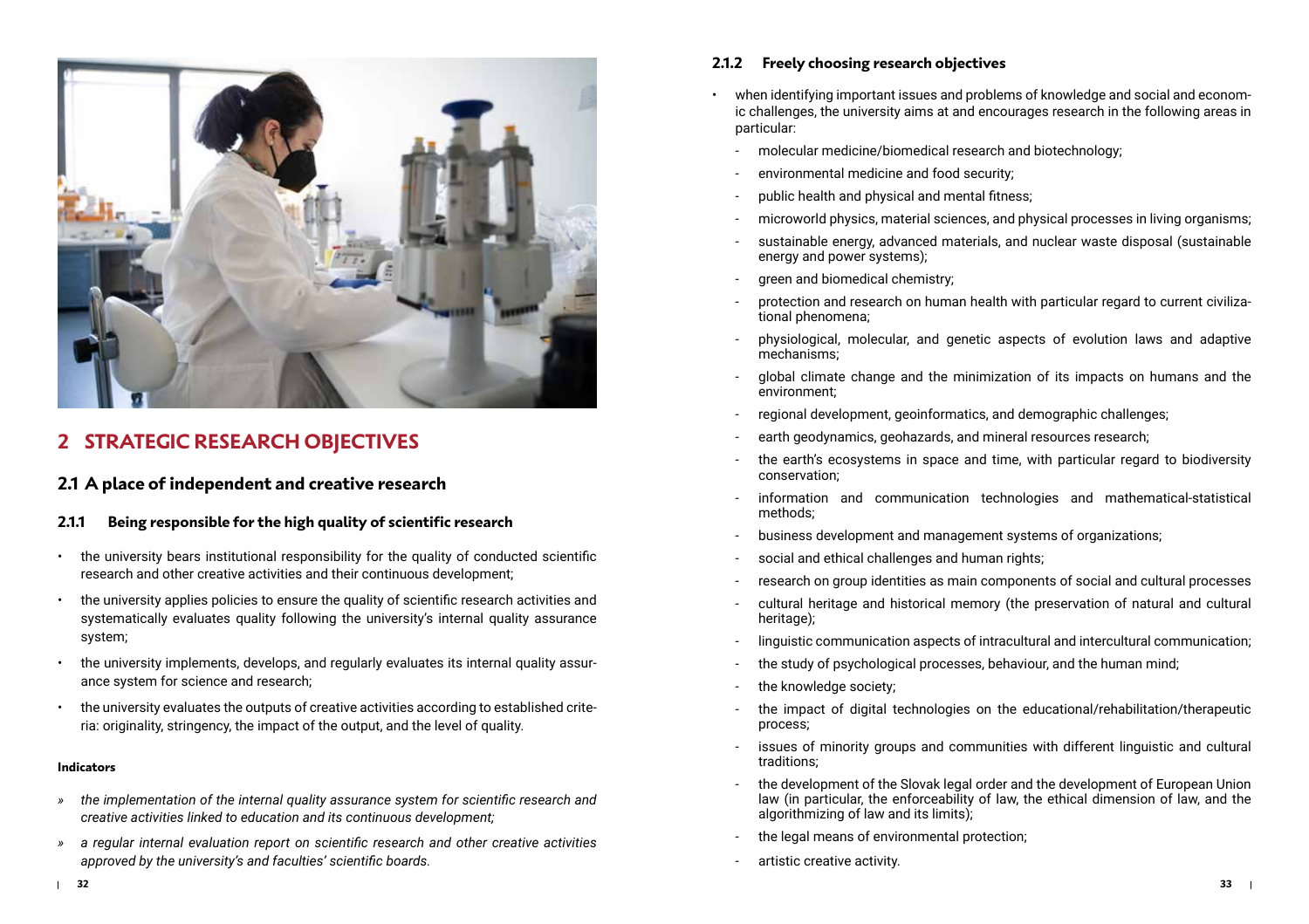- *» the evaluation of the university's creative activity levels within the given disciplines;*
- *» the number of creative activity outputs of the highest international quality according to the practice in the given disciplines;*
- *» the number/proportion of creative workers in given disciplines out of the total number of creative workers;*
- *» the number/proportion of projects in given disciplines out of the total number of projects;*
- *» the volume/proportion of financial support for research in given disciplines out of the total volume of financial support for science and research at the university;*
- *» the number of projects and volume of funding commissioned by social and business practice;*
- *» the number of outputs commissioned by social and business practice.*

## **2.1.3 Creating optimal conditions for basic, applied, and multidisciplinary research**

- the university ensures optimal material and organizational conditions to maximize the contribution of key researchers and their teams to research activities (e.g. IT, the library, and statistics);
- the university supports the implementation of interdisciplinary research projects;
- the university builds and maintains top-quality research centres;
- the university establishes a planning system for the purchase of costly instruments, technologies, and other work equipment needed for scientific research and their use by several research teams;
- the university provides legal advice on project activities and comprehensive professional services necessary for the execution of project activities;
- the university develops activities supporting the acquisition of grants and funds from EU operational programmes;
- the university supports the protection of the intellectual property of its creative workers.

- *» the collection and feedback assessment of creative workers' satisfaction with the material and organizational conditions for their creative activities;*
- *» the number and quality of the university's top research centres;*
- *» the purchase plan for costly instruments, technologies, and other work equipment needed for scientific research;*
- *» the number of research project centres functioning to support the project activities of creative workers;*
- *» the number of licences/patents in the fields where it is customary;*
- *» the amount of financial support received from domestic and international grant schemes and other competitive sources;*
- *» the number of projects supported;*
- *» the number of projects completed;*
- *» the number of creative workers;*
- *» the number of jobs created as a result of the funded projects and number of creative workers working on the respective projects.*

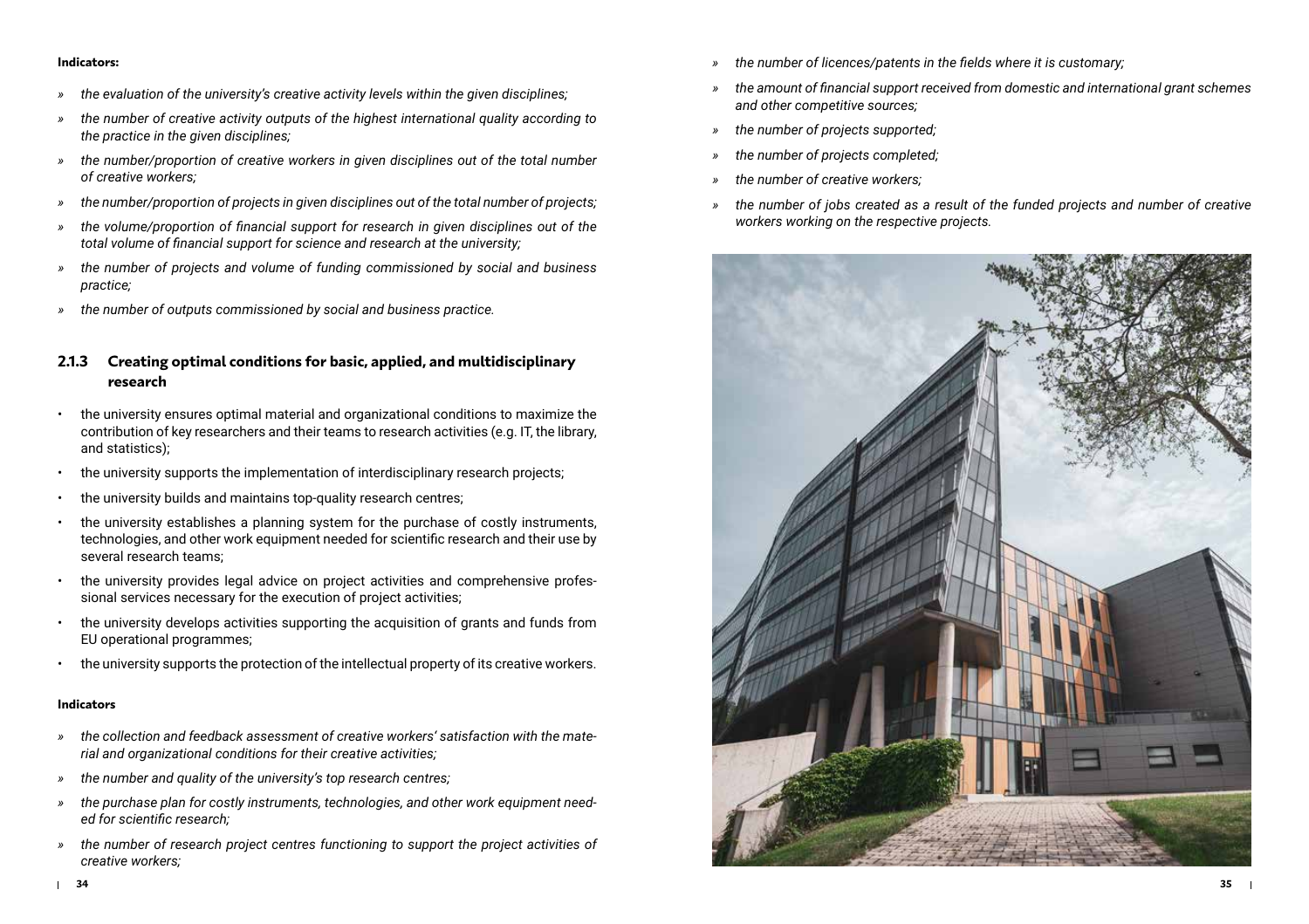## **2.1.4 Developing and maximizing the use of creative human potential**

- the university supports exceptional young researchers in their career development and their long-term establishment in the university environment;
- the university creates new posts for researchers;
- the university creates the conditions for the implementation of the European Charter and Code for Researchers;
- the university actively supports student research at undergraduate and postgraduate level to renew and develop human resources;
- the university actively uses its existing Young Scientist Grant Scheme and will expand it to include multiannual grants;
- the university supports the habilitation and inauguration of academic staff fulfilling the requirements for qualification advancement both within and outside the university;
- the university implements, develops, and regularly evaluates its internal quality assurance system for habilitation and inaugural proceedings.

#### **Indicators**

- *» the number of third-level students in study programmes to which habilitation and inauguration courses are assigned;*
- *» the number of supervisors in study programmes to which habilitation and promotion courses are assigned;*
- *» the number of approved proposals at the Scientific Board for awarding the title of Professor in the current year;*
- *» the number of approved proposals at the Scientific Board for awarding the title of Associate Professor in the current year;*
- *» the number of suspended habilitation and inauguration proceedings (proceedings initiated but not approved by the Scientific Board, withdrawn by the candidate, or suspended by other means) in the current year;*
- *» a regular internal evaluation report on the quality of habilitation and inauguration proceedings approved by the university's Scientific Board;*
- *» the number of postdoctoral positions;*
- *» the multiannual internal grant scheme;*
- *» the number and volume of grants awarded under the internal grant scheme.*



# **2.2 A place of excellence in science and research**

## **2.2.1 Promoting excellence in creative activity**

- the university purposefully assesses and enhances its potential for excellent research to link and integrate it into top-level international research or top-level research of international quality;
- the university identifies and supports top-level research teams as well as the formation of new top-level research teams;
- the university focuses on publishing in the most important scientific and professional journals and renowned publishing houses according to the individual specifics of each discipline;
- the university prefers the publication of the outputs of scientific research activities in publications with a significant impact on the development of a given discipline, considering the specifics of the discipline, if it is usual for the discipline to do so in high-impact journals registered in Web of Science, Scopus, and other major databases (specifics are stated in the long-term development plans of individual faculties);
- the university supports the organization of leading scientific events at the university;
- the university strives for the inclusion of the specialized and scientific journals of its departments in renowned international databases;
- the university introduces motivational tools to attract university graduates to professional scientific and artistic careers.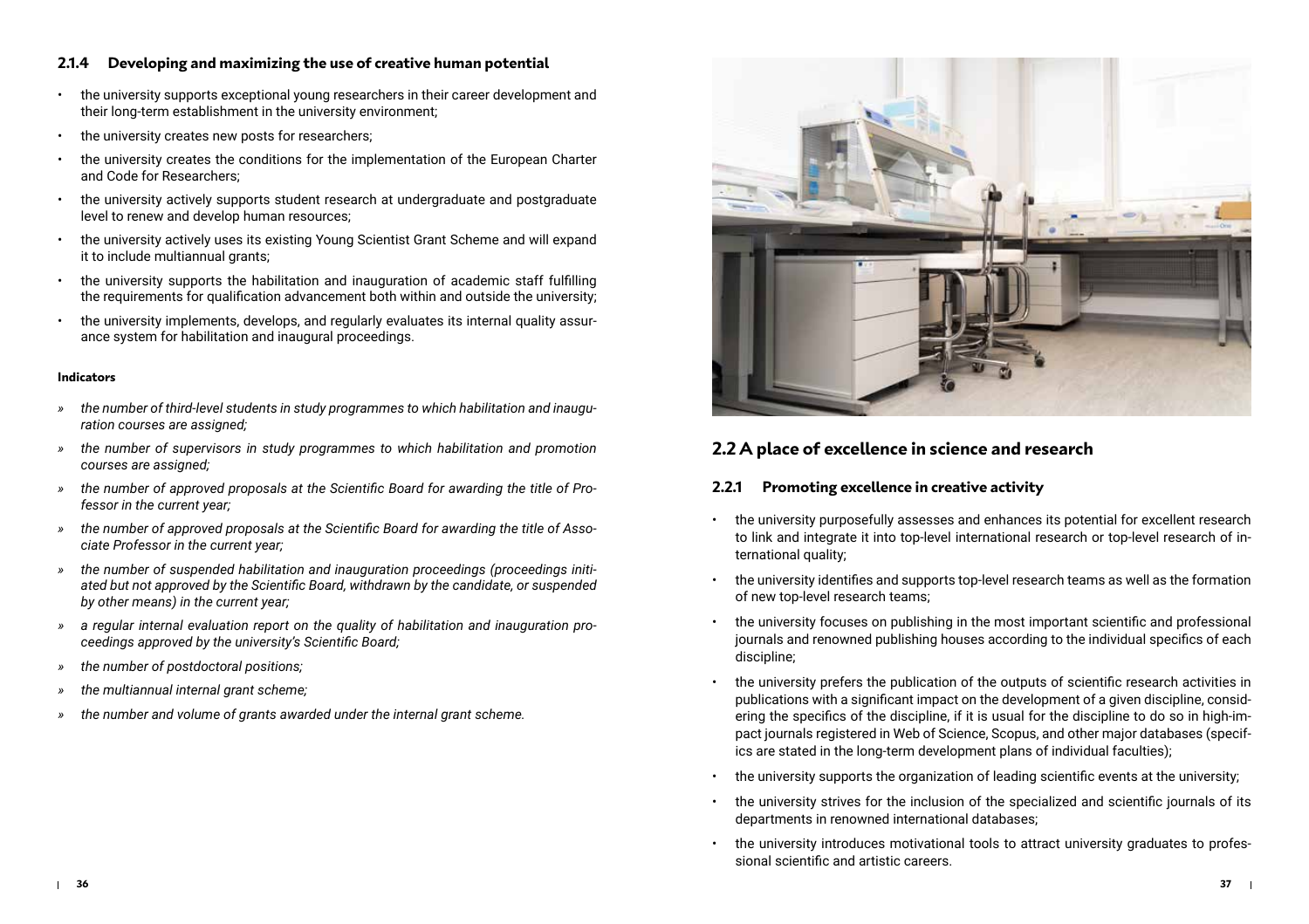- *» the number of outputs of creative activity of the highest international quality according to industry practice;*
- *» the number of publications in renowned international journals and scientific journals and the number of academic and scientific monographs according to the specifics of individual disciplines;*
- *» the number of citations;*
- *» the number of top scientific teams in disciplines where this is customary;*
- *» the amount of financial support for top scientific teams;*
- *» the number of peer-reviewed journals published by the university or its faculties;*
- *» the number of top scientific or artistic events organized by university staff.*

## **2.2.2 Supporting collaboration with other leading research institutes**

• the university promotes cooperation in excellent research with the Slovak Academy of Sciences and other research universities and research institutes.

#### **Indicators**

- *» the number of joint research outputs;*
- *» the number of partnerships with external research institutes.*

## **2.2.3 Supporting innovation**

- the university identifies and encourages taking advantage of opportunities for interdisciplinary collaboration and interdisciplinary research programmes;
- the university considers progressive trends in research and supports patenting and innovation activities;
- the university supports the integration of its scientific research capacities and activities, especially concerning joint projects and the University Science Park (USP).

#### **Indicators**

- *» the number of interdisciplinary research outputs;*
- *» the number/proportion of interdisciplinary research projects;*
- *» the number of joint and USP projects;*
- *» the number of innovations.*

## **2.2.4 Supporting international research and collaboration**

- the university is increasing the involvement of staff and students in international research projects, particularly in the European Research Area through inter-university partnerships, international research centres, international research teams, and projects;
- the university motivates its creative workers to participate in major international grant schemes and projects on the condition that researchers from several countries are involved;
- the university will increase the attractiveness of the environment for international researchers by creating the conditions for the implementation of the European Charter and Code for Researchers and the Human Resources Strategy for Researchers to compete for the HR Excellence in Research Award;
- the university creates, coordinates, and participates in European virtual research centres.

- *»* the number of international research projects and their proportion of the total number of research projects, separately for disciplines where international research is common;
- *»* the number of international research teams and their proportion of the total number of international research teams;
- *»* the volume/proportion of financial support from international grant schemes;
- *»* the number of staff and students participating in international research projects and delivering international scientific outputs;
- *»* the number of concluded inter-university partnerships;
- *»* the number of European virtual research centres which the university participates in;
- the European Charter and Code for Researchers;
- *»* the HR Excellence in Research Award;
- *»* the number/proportion of international creative/scientific workers working at the university.

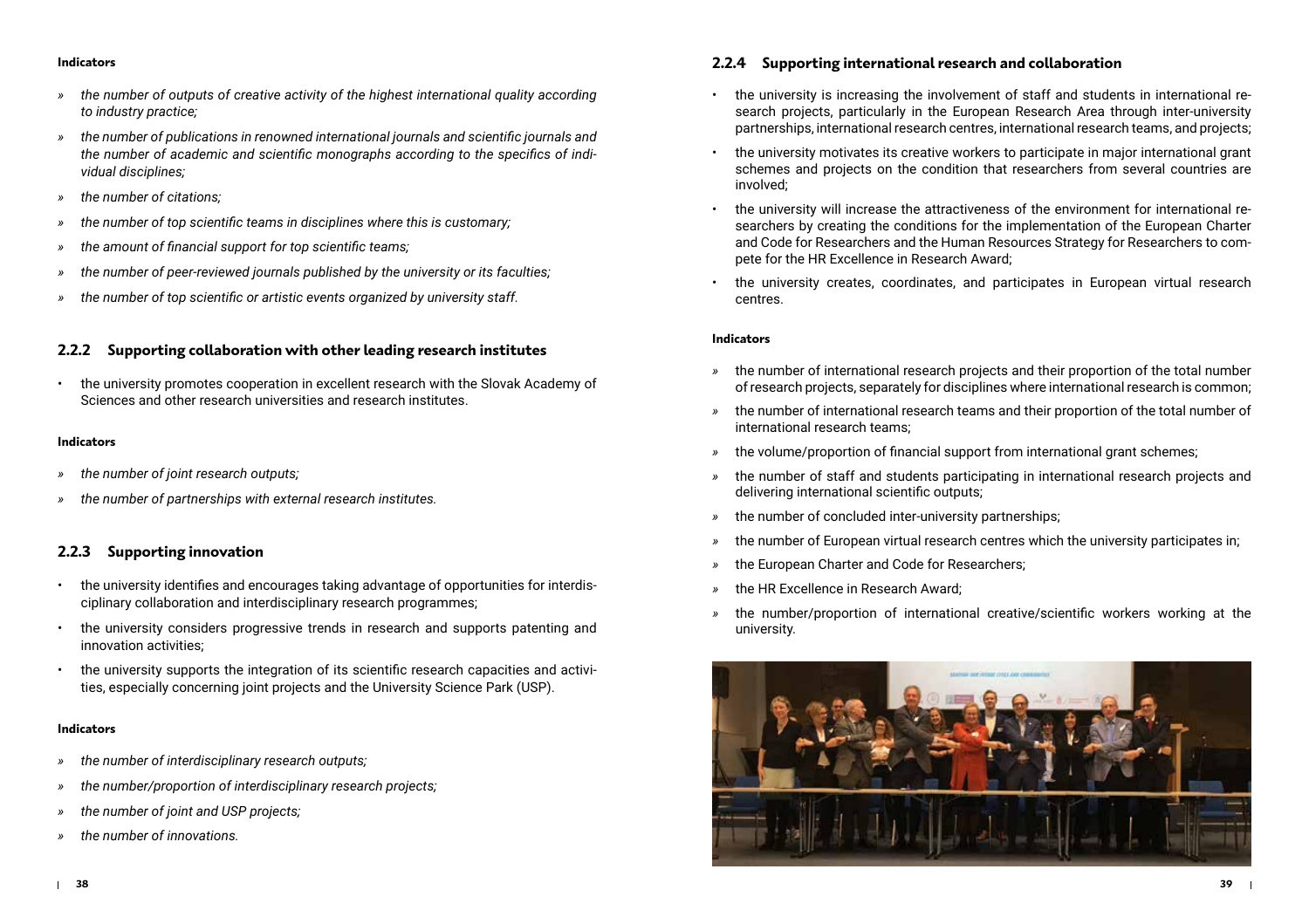

# **2.3 A coordinator of knowledge transfer into practice**

## **2.3.1 Transferring acquired knowledge to students**

- the university does this within the framework of the teaching activities of creative workers;
- the university does this within the framework of the teaching activity of doctoral students;
- the university does this by creating textbooks and teaching materials;
- the university does this by recommending relevant outputs of creative activity for advanced study;
- the university does this by providing professorial lectures.

#### **Indicators**

*» the number of textbooks and other teaching texts.*

## **2.3.2 Supporting the transfer of knowledge into social practice**

- the university takes measures to promote open access to publications and data resulting from publicly-funded research;
- the university supports activities in monitoring the societal and economic impact of research;
- the university supports the organization of scientific conferences, seminars, symposia, workshops, and other research-focused and academic meetings of students, faculty staff, experts, and the public.

#### **Indicators**

- *»* the number of measures taken and applied to promote open access to publications and data resulting from publicly-funded research;
- *»* the number of scientific conferences, seminars, symposia, workshops, and other scientific and academic meetings organized for students, university staff, experts, and the general public;
- *»* the number of presentations given by the creative workers of the university at scientific and academic events;
- *»* the number of professional public speeches, contributions, articles in the media, and articles on social networks.



## **2.3.3 Presenting the results of creative activity to the wider public**

- the university engages in events with a wider societal impact in the form of appearances in the national media as well as popular lectures;
- the university produces publications for the wider public (e.g. methodological materials and textbooks for lower levels of education – primary and secondary schools), teaching resources and tools, articles, and blogs;
- the university cooperates with the media and informs the public about the latest scientific knowledge.

- *» the number of publications for the wider public written by teaching and research staff at the university;*
- *» the number of textbooks/teaching materials created for different levels of education.*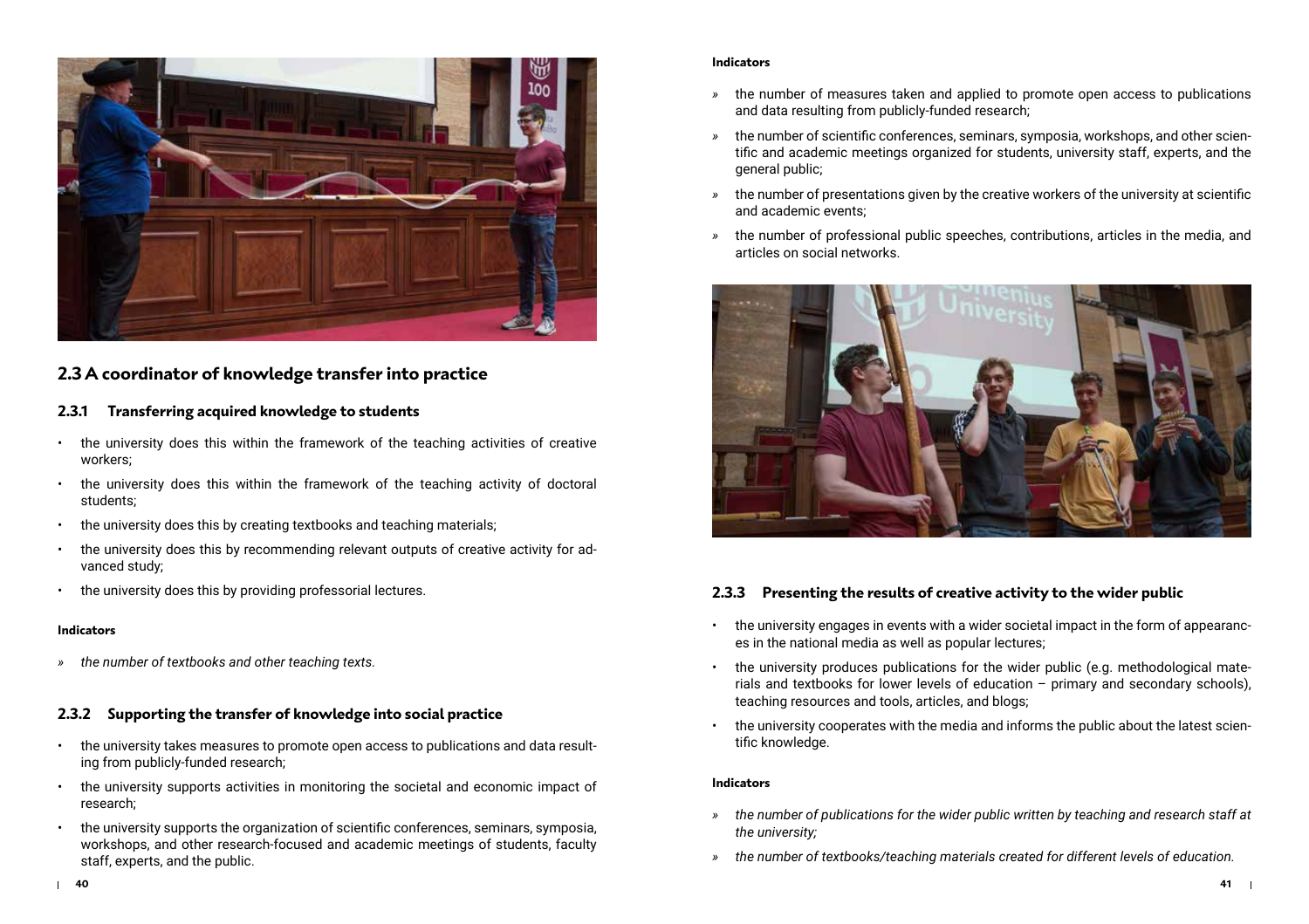## **2.3.4 Creating partnerships**

- the university links activities in the fields of science, research, education, arts, knowledge, and technology transfer, and it cooperates with other research universities to increase the attractiveness of Slovak universities;
- the university has implemented a joint project with the Slovak University of Technology in Bratislava to strengthen capacities and competencies in research, development, and innovation (ACCORD);
- the university strengthens cooperation between universities and applied practice, in particular through partnerships with employers, companies, non-profit organizations, local authorities, professional associations, and public institutions;
- the university supports the creation and operation of spin-off and start-up projects.

#### **Indicators**

- *» partnerships with other research universities;*
- *» partnerships/collaboration with employers, companies, non-profit organizations, local authorities, professional associations, and public institutions;*
- *» the number of spin-off and start-up projects and other projects resulting from practical application.*





# **3 STRATEGIC OBJECTIVES IN THE AREAS OF GOVERNANCE, HUMAN RESOURCES, AND INFRASTRUCTURE**

# **3.1 A well-managed university**

## **3.1.1 Applying elements of strategic management within academic governance**

- the university is autonomously managed by an academic administration;
- the long-term development plan of the university is its core strategic management tool;
- the university develops communication between the Academic Senate, the Scientific Board, the General Board, the Quality Board, the university leadership, and the leadership of individual faculties;
- the university ensures an effective vertical and horizontal flow of information between all departments.

- *»* the university's long-term development plan and its specification;
- *»* regular evaluation of the implementation of the long-term plan.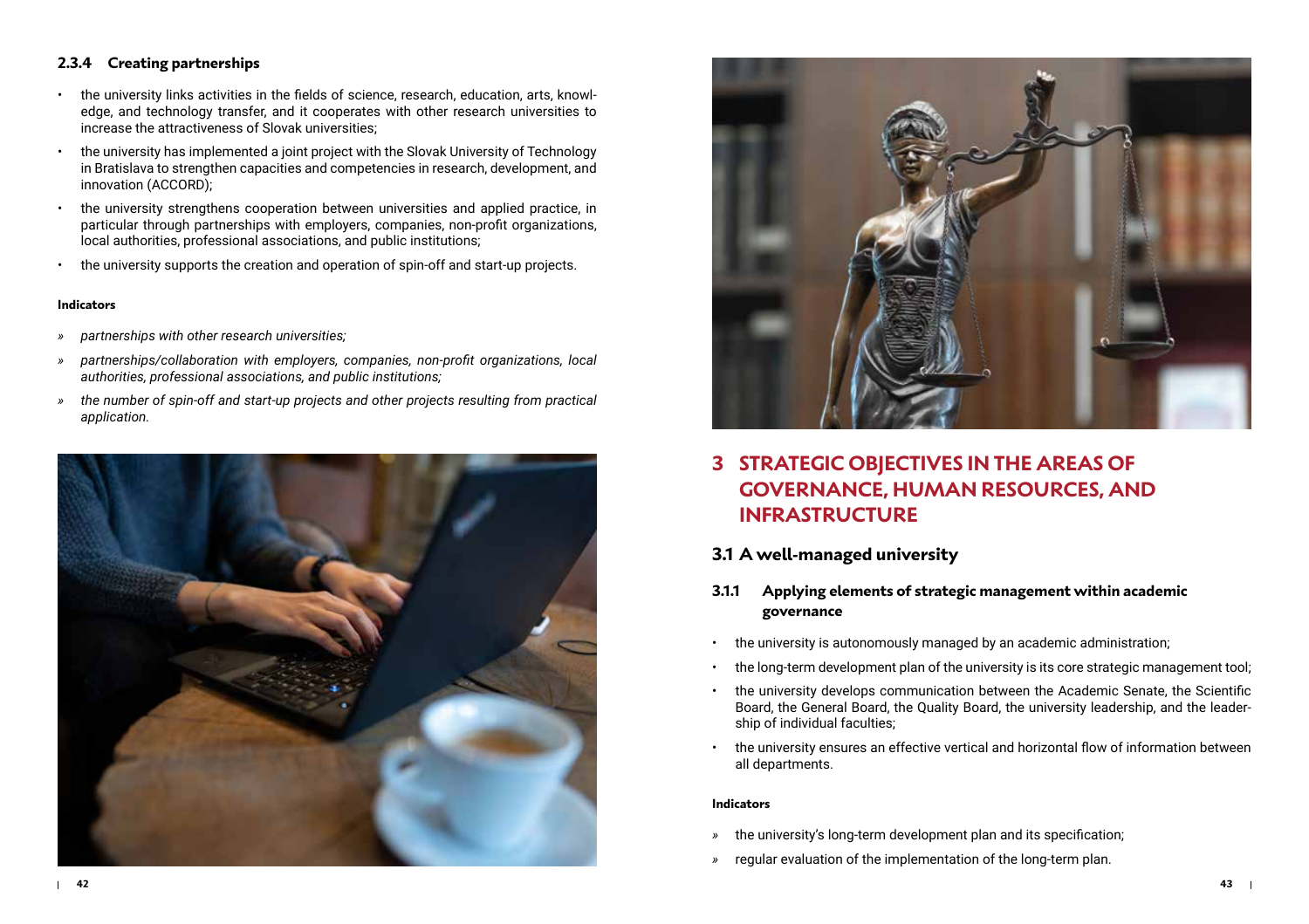## **3.1.2 Being responsible for the quality of activities in departments**

- the university encourages the development of a quality culture across all departments and levels of the university, ensuring that policies are formulated, structures are established, and processes are set up to form a comprehensive internal quality assurance system ("internal system");
- the internal system complies with the approved standards of the Slovak Accreditation Agency for Higher Education. The compliance of the internal system is externally assessed and accredited;
- the implementation, functionality, and timeliness of the internal system is regularly monitored and evaluated, and measures are taken for its continuous development;
- the internal system is sufficiently resourced (organization; competence; and human, financial, and information resources);
- the internal system has an established and updated database of quality indicators.

#### **Indicators**

- *» internal legislation an internal quality assurance system that is in compliance with accreditation standards;*
- *» the organizational assurance of internal system procedures;*
- *» the financial security of the internal system;*
- *» a regular internal evaluation report on the implementation of the internal system;*
- *» the external accreditation of the internal system;*
- *» a database of quality indicators.*

## **3.1.3 Improving the performance of administrative activities**

- the university is improving and streamlining the activities of the Rector's and Deans' Offices so that researchers and teaching staff can devote themselves to their main activities;
- the university is increasing the degree of computerization of administrative activities.

#### **Indicators**

- *» the number of measures taken or applied on a long-term basis to reduce the bureaucratic burden in internal processes;*
- *» the collection and evaluation of feedback on the satisfaction of students, teachers, and creative workers with the quality of administrative activities;*
- *» the satisfaction rate of students, teachers, and creative workers with the quality of administrative activities.*

## **3.1.4 Streamlining the planning and allocation of financial resources**

- the university establishes multi-source funding (endowments, grants, and entrepreneurial activity) in line with the university's priorities, including regular evaluations of resource efficiency;
- the university's financial budget covers the needs of the university as well as its development priorities (e.g. consistency with the procurement plan for expensive equipment and technology and the planned procurement of information systems);
- the university contains selected separate sections in the budget for the Rector's Office and centrally funded components;
- the university applies a system of faculty solidarity with faculties receiving equal status in terms of support for their development;
- the university continues to optimize public procurement procedures.

#### **Indicators**

- *» multi-source funding;*
- *» regular evaluations of budget implementation and resource efficiency;*
- *» the establishment of separate sections within the Rector's Office and in the budget to cover the resourcing needs of the area of responsibility for vice-rectors and the registrar;*
- *» collecting and evaluating feedback from faculties on their satisfaction with procurement procedures.*

## **3.1.5 Promoting effective collaboration between departments and the divisions of the Rector's Office**

- the university maps, categorizes, and streamlines internal processes concerning core activities;
- the university improves mutual information exchange and communication between faculties as well as between all departments;
- the university removes barriers of vertical and horizontal information transfer;
- the university systematically reduces the bureaucratic burden in internal processes;
- the university promotes the computerization of administrative processes at the university level concerning applicants, students, and staff;
- the university plans the implementation of modern information and communication technologies (ICT) in the long term;
- the university promotes collaboration in internal processes and accelerates the adaptation to modern trends while regularly assessing the efficacy of its internal processes.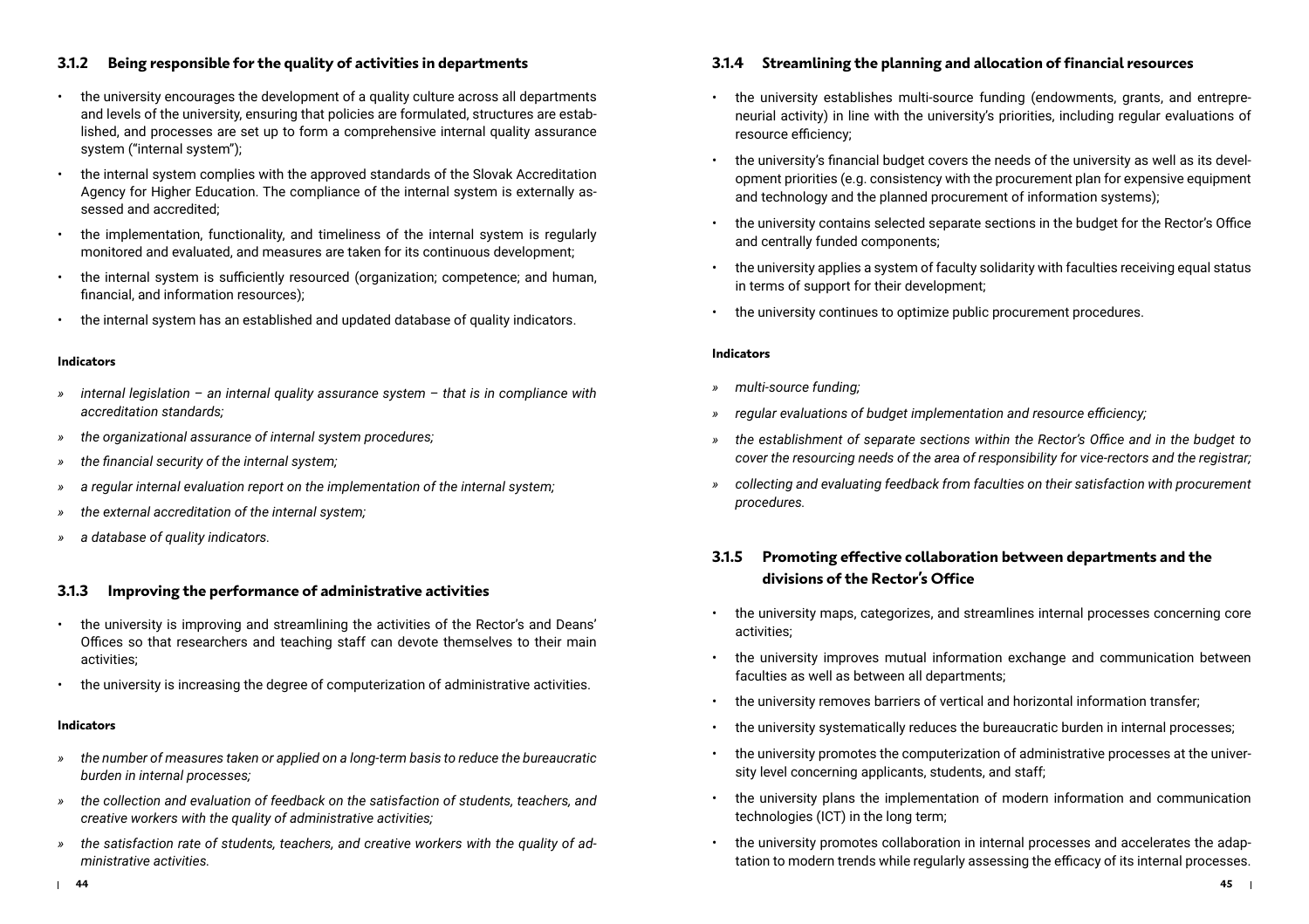- *» a procedural audit of core, support, and service activities;*
- *» selected provisions of internal rules that ensure the flow of information;*
- *» a long-term action plan for the implementation of modern ICT;*
- *» regular assessments of the status of modern ICT implementation concerning the plan.*

## **3.2 A caring employer**

## **3.2.1 Creating optimal working conditions**

- the university ensures that the rights of employees are respected. It ensures compliance with the Code of Conduct for staff and students and has established the Ethical Board for this purpose;
- the university implements a transparent and merit-based remuneration system. It applies a differentiated approach to the remuneration of academic staff, based in particular on teaching and creative performance;
- the university ensures a hygienic and safe working environment for its staff;
- the university provides the adequate furnishing of premises, offices, and working areas, and it provides employees with office furniture, ICT, and modern computing equipment, including software, office supplies, and access to data sources;
- the university implements measures to strengthen family-friendly workplaces, and it is developing a university nursery project;
- the university systematically collects and evaluates employee feedback.

#### **Indicators**

- *» the collection and evaluation of feedback on employee satisfaction with working conditions;*
- *» the employee satisfaction rate;*
- *» the activities of the Ethical Board;*
- *» internal rules and provisions of internal rules on employee remuneration;*
- *» the establishment and operation of a university nursery.*

## **3.2.2 Ensuring the development and care of human resources**

- the university promotes the career and skills development of staff, including the use of mobility placements abroad;
- the university supports the improvement of all language competencies of staff and students;
- the university develops training plans;
- the university provides employees with employee benefits:
- the university uses a social fund for holidays, recreation, and team-building activities.

#### **Indicators**

- *» the qualification structure of teachers, creative staff, and administrative staff;*
- *» the number of courses offered to support the career and skills development of staff;*
- *» the number of staff who have received training to support career and skills development;*
- *» the number of staff and students attending language courses;*
- *» the number of measures implemented to reconcile the work and family life of staff and students;*
- *» the use of the social fund, form, and number of activities supported;*
- *» an overview of provided employee benefits.*

## **3.2.3 Purposefully building staff and student affiliation to the university**

- the university purposefully builds a university identity, including the building of a unified visual identity and branding of the university following modern communication standards, while also respecting the historical roots and tradition of the university and its departments;
- the university formulates commonly shared values;
- the university consciously and purposefully builds a welcoming atmosphere of cooperation, collegiality, and professionalism;
- the university formulates and adheres to the Code of Conduct for staff and students;
- the university supports university-wide academic, sports, and cultural activities to strengthen relationships.

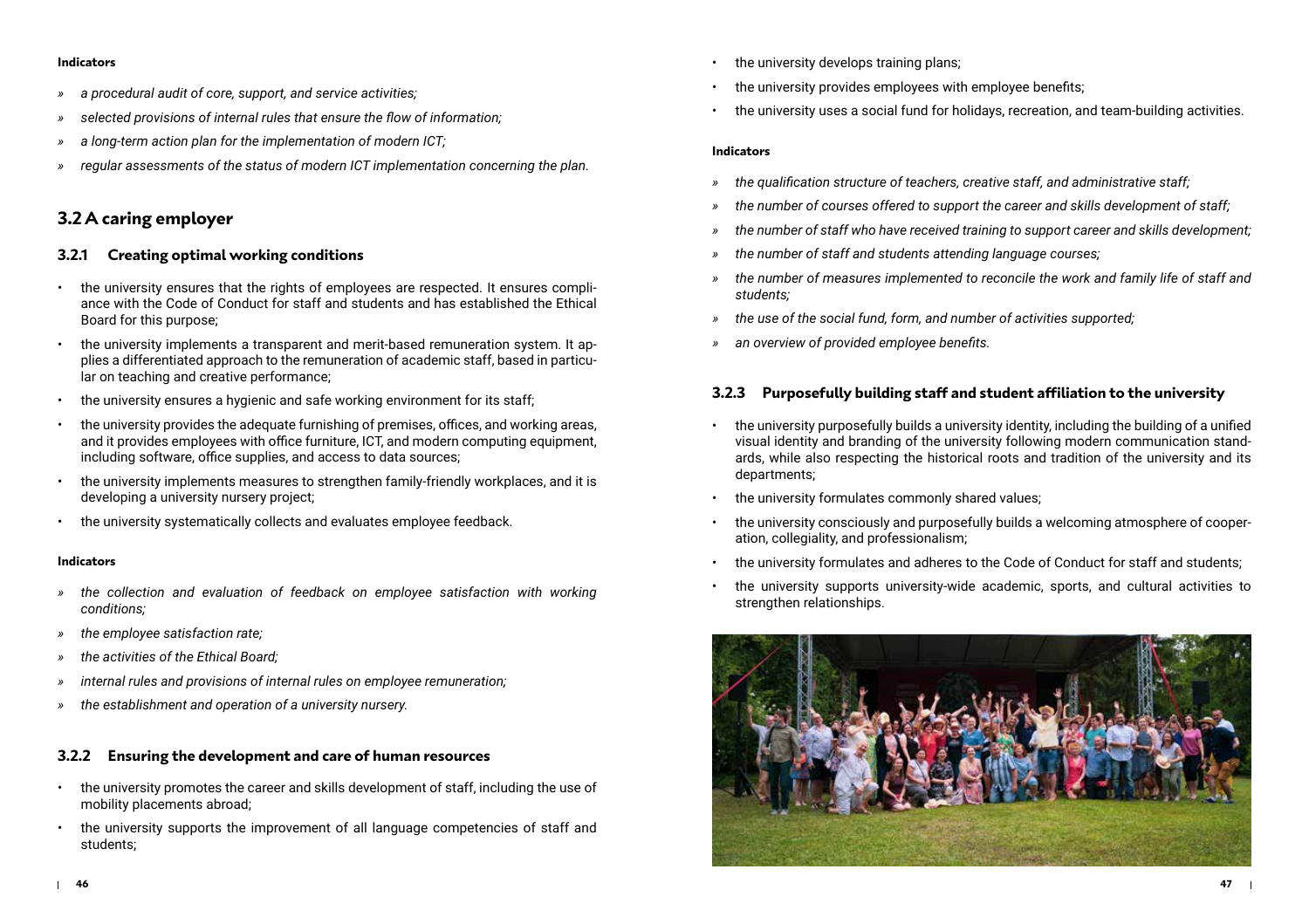- *» a design manual for university outputs;*
- *» the staff turnover rate: the average length of service for staff recruited in the last three and five years;*
- *» the number of university-wide academic/sports/cultural/team-building activities.*

# **3.3A responsible asset manager**

- the university establishes a concept for the management of its immovable property;
- the university introduces the modern management of immovable property;
- the university utilizes its assets for their renewal and development;
- the university plans, prepares, and implements its investment operations on a longterm basis.

#### **Indicators**

- *»* a concept for the management of the university's immovable property;
- *»* a long-term plan for the university's investment operations;
- *»* the implementation of the gradual mapping of the university's immovable property;
- *»* the implementation of partial investment operations.



# **4 STRATEGIC OBJECTIVES FOR SOCIAL RESPONSIBILITY**

# **4.1 A space for knowledge sharing and dissemination**



- through its activities, the university consciously contributes to the sustainable development of society as a whole;
- the university raises its profile in addressing societal and regional issues, uses its potential to communicate key issues and public attitudes, and provides relevant opinion-forming and professionally relevant information and statements to the public;
- the university undertakes targeted outreach activities, disseminates scientifically-based facts, and prevents the dissemination of false or fabricated information;
- the university supports educational and scientific activities aimed at addressing current global environmental and national economic challenges;
- the university will increase the awareness, knowledge, and understanding of its students and staff concerning the environment, nature conservation, and the relationship of humans to living and non-living things, even in study programmes that are not directly focused on the research or conservation of the landscape;
- the university will purposefully reduce power consumption on its premises.

- *»* projects and activities for the popularization of science;
- *»* the number of media outputs by staff;
- *»* the number of staff appearances at public scientific debates.